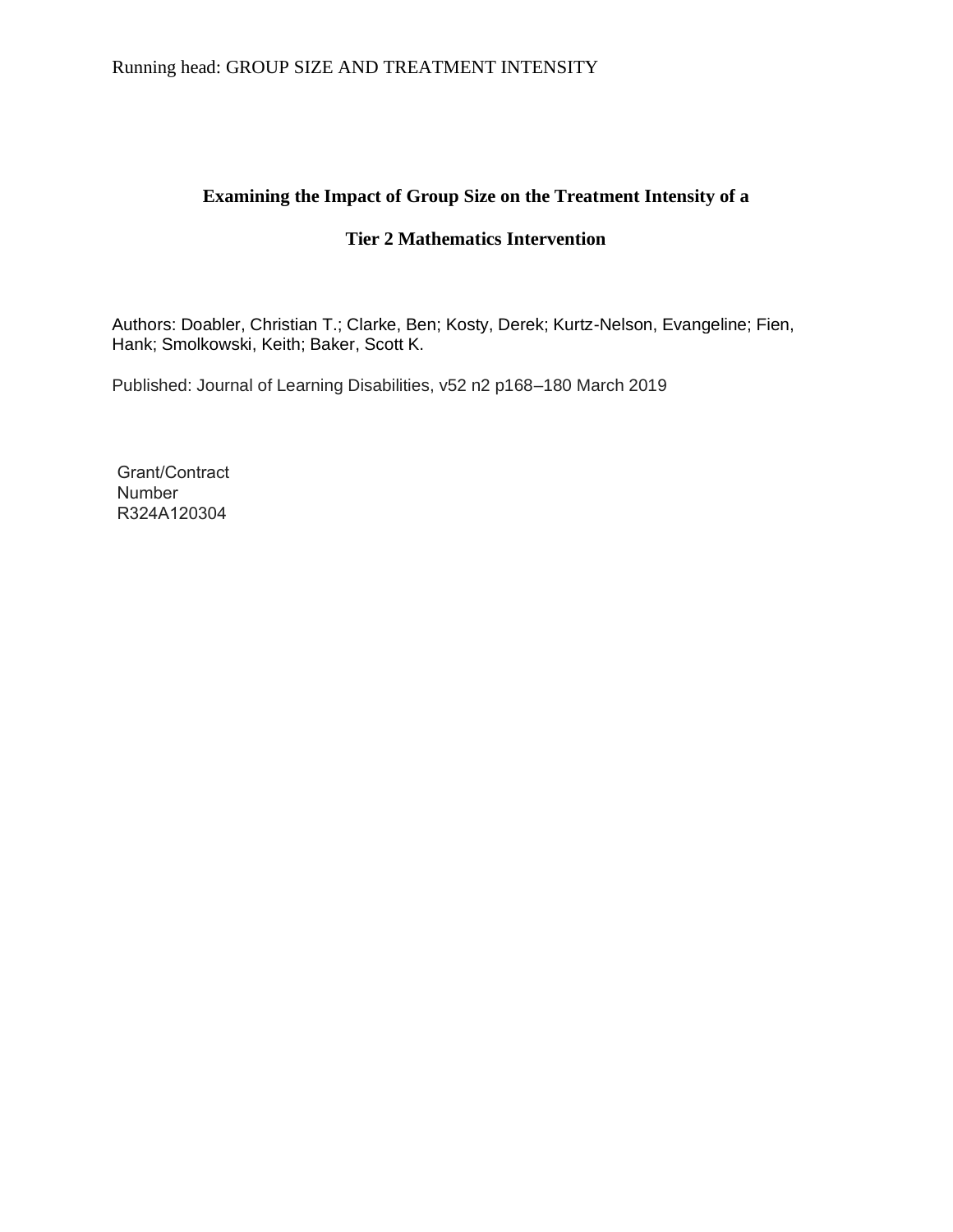# **Abstract**

Group size and treatment intensity are understudied topics in mathematics intervention research. This study examined whether the treatment intensity and overall intervention effects of an empirically-validated Tier 2 mathematics intervention varied between intervention groups with 2:1 and 5:1 student-teacher ratios. Student practice opportunities and the quality of explicit instruction served as treatment intensity metrics. A total of 465 kindergarten students with mathematics difficulties from 136 intervention groups participated. Results suggested comparable performances between the 2:1 and 5:1 intervention groups on six outcome measures. Observation data indicated that the intensity of student practice opportunities differed by group size. Students in the 5:1 groups received more opportunities to practice with their peers, while students in the 2:1 groups participated in more frequent and higher quality individualized practice opportunities. Implications in terms of delivering Tier 2 interventions in small-group formats and engaging at-risk learners in meaningful practice opportunities are discussed.

*Keywords*: treatment intensity, group size, student practice opportunities, explicit mathematics instruction, mathematics difficulties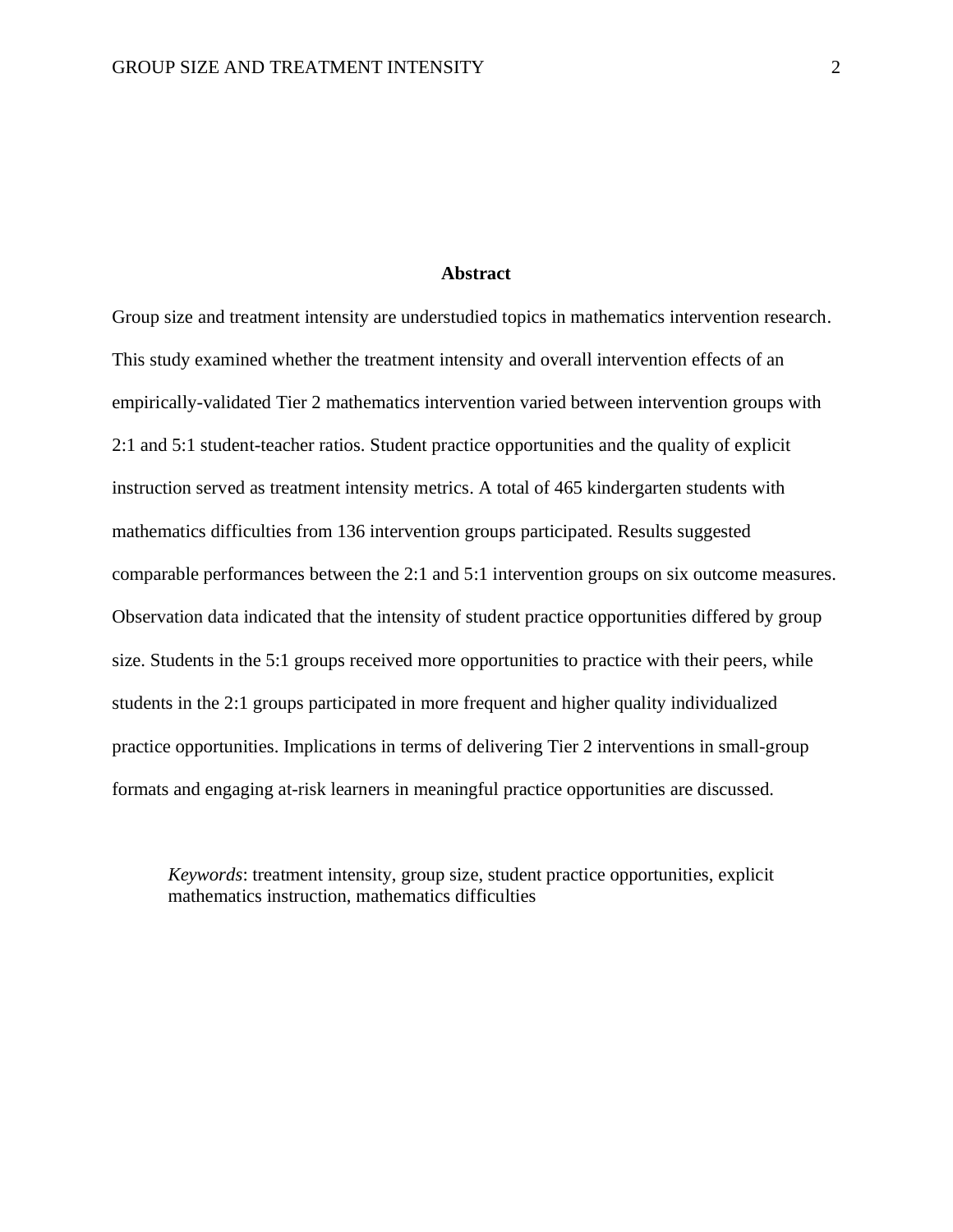# **Examining the Impact of Group Size on the Treatment Intensity of a**

# **Tier 2 Mathematics Intervention**

Within multi-tiered approaches to mathematics instruction and Response to Intervention (RtI) frameworks (Fuchs & Vaughn, 2012), *treatment intensity* is generally conceptualized as an alterable variable that can be purposefully manipulated to maximize student learning and obtain an optimal level of instruction (Warren, Fey & Yoder, 2007). For example, in a three-tiered model, if a student does not adequately respond to Tier 1 mathematics instruction, the goal of Tier 2 is to provide a more systematic, intensive experience. A similar increase in intensity is conceptualized in moving from Tier 2 to Tier 3.

Instructional time is often recognized as a variable of treatment intensity and recently researchers have focused on ways to intensify mathematics instruction by increasing factors of time, such as the amount of time spent in each session and the number of days taught per week. Bryant et al. (2011) systematically increased the amount of instructional time across a series of mathematics intervention studies. In their most recent study, Bryant and colleagues (2011) found that increased intervention time was a decisive factor in improving the mathematics achievement of students with mathematics difficulties (MD).

More recently, Codding et al. (2016) investigated variations of treatment dosage of a small-group intervention focused on whole number operations. A total of 101 2nd, 3rd, and 4th grade students with MD were randomly assigned to one of the three dosage conditions (sessions once, twice or four times per week) or a control condition. Findings from a proximal outcome measure suggested that students taught in the higher dosage small groups (i.e., four sessions per week) outperformed their peers in the control and other two dosage conditions.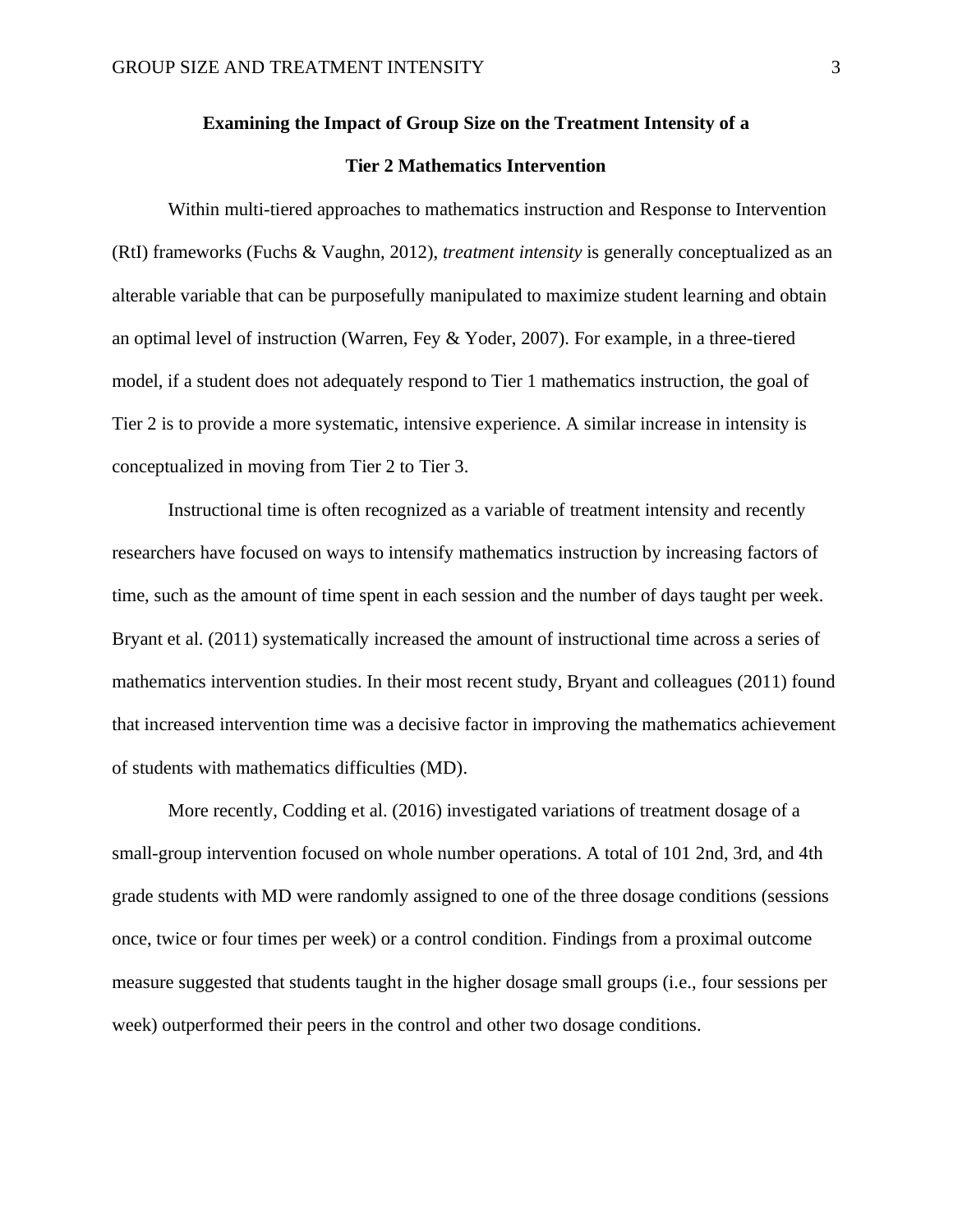Existing frameworks of treatment intensity also consider group size or the instructional format in which interventions are delivered as an effective way to increase treatment intensity (e.g., Codding & Lane, 2015). Group size is an instructional variable that is backed by substantial empirical evidence, particularly in the area of early literacy (Elbaum, Vaughn, Moody, Hughes, & Moody, 2000). Although the use of small-group instruction in mathematics does not have the same level of empirical support as in reading, theoretically this instructional format offers an effective means for intensifying mathematics instruction for students with MD. Yet, few studies have examined the effect of group size on the treatment intensity of early mathematics interventions.

Author et al. (2017) conducted a recent randomized controlled trial in which they experimentally investigated the impact of group size on the treatment intensity and student mathematics outcomes in the context of ROOTS, an evidence-based Tier 2 kindergarten mathematics intervention (Author et al., 2015; Author et al., 2016). Participating in the study were approximately 600 students from 60 kindergarten classrooms in Oregon. These kindergarten students represented the first two cohorts of the larger, federally-funded ROOTS Efficacy Project. Aligned with other Tier 2 mathematics interventions (Bryant et al., 2011), the ROOTS program is delivered in small-group formats and is designed to promote number sense development among students with MD. To build students' conceptual understanding of and procedural fluency with whole numbers and operations, the 50-lesson ROOTS program centers on a systematic and explicit instructional design framework (Archer & Hughes, 2011; Gersten et al., 2009). In this way, the intervention engages students in purposefully planned and explicitly delivered mathematics tasks and activities.

To examine the effect of group size on the intervention impact and treatment intensity of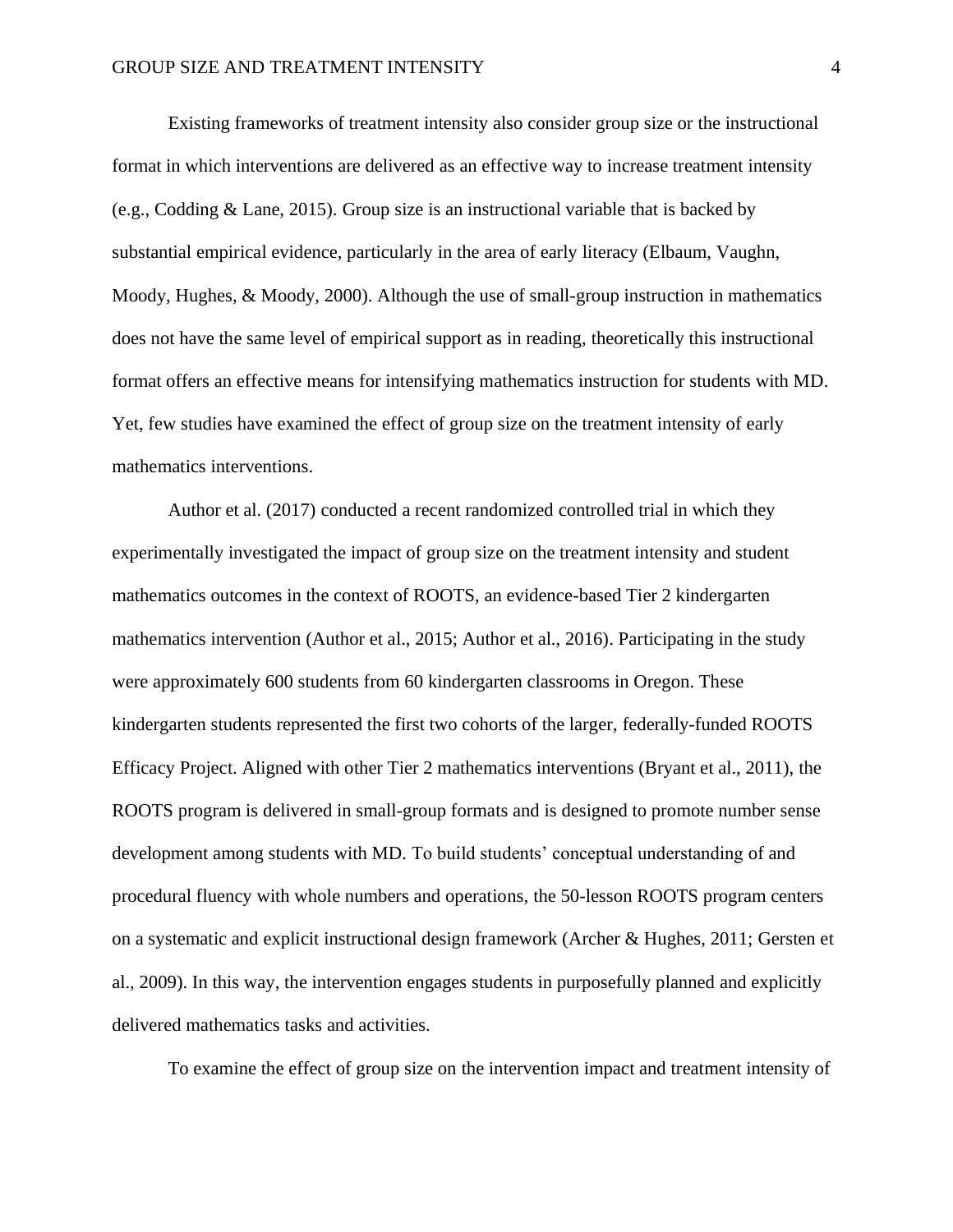ROOTS, Author et al. (2017) focused on two treatment conditions. In one condition, students were randomly assigned to receive the ROOTS intervention in groups with 2:1 student-teacher ratios (2:1 ROOTS groups), whereas the other condition provided ROOTS in groups with 5:1 student-teacher ratios (5:1 ROOTS groups). Random assignment resulted in 60 and 59 ROOTS 2:1 and 5:1 intervention groups, respectively. Students in both treatment conditions continued to receive core mathematics instruction.

Since the ROOTS intervention was purposefully designed to deeply engage students in foundational whole number concepts and skills, Author et al. (2017) used the frequency of student practice opportunities as a metric of treatment intensity. The research suggests that frequent practice opportunities are critical for fostering mathematics proficiency among students with and without MD (Clements, Agodini, & Harris, 2013; Gersten et al., 2009; Author et al., 2015). Similar to other explicit mathematics interventions (Bryant et al., 2011; Sood & Jitendra, 2013), the ROOTS intervention offers students with guided practice opportunities to promote a high success rate with the targeted mathematical content. In ROOTS, such practice opportunities consist of individual students or the group at large working with concrete representations of mathematical ideas and engaging in mathematics verbalizations. Group response opportunities allow all students to practice in unison, whereas individualized practice permits an opportunity for one student to convey or demonstrate her mathematical thinking, understanding, and reasoning.

While the ROOTS intervention was designed to provide intensive learning experiences regardless of group size, Author et al. (2017) hypothesized that the 2:1 ROOTS groups would demonstrate stronger treatment effects and receive more opportunities to practice than the 5:1 ROOTS groups based on the lower student to teacher ratio. Author et al. (2017) reported non-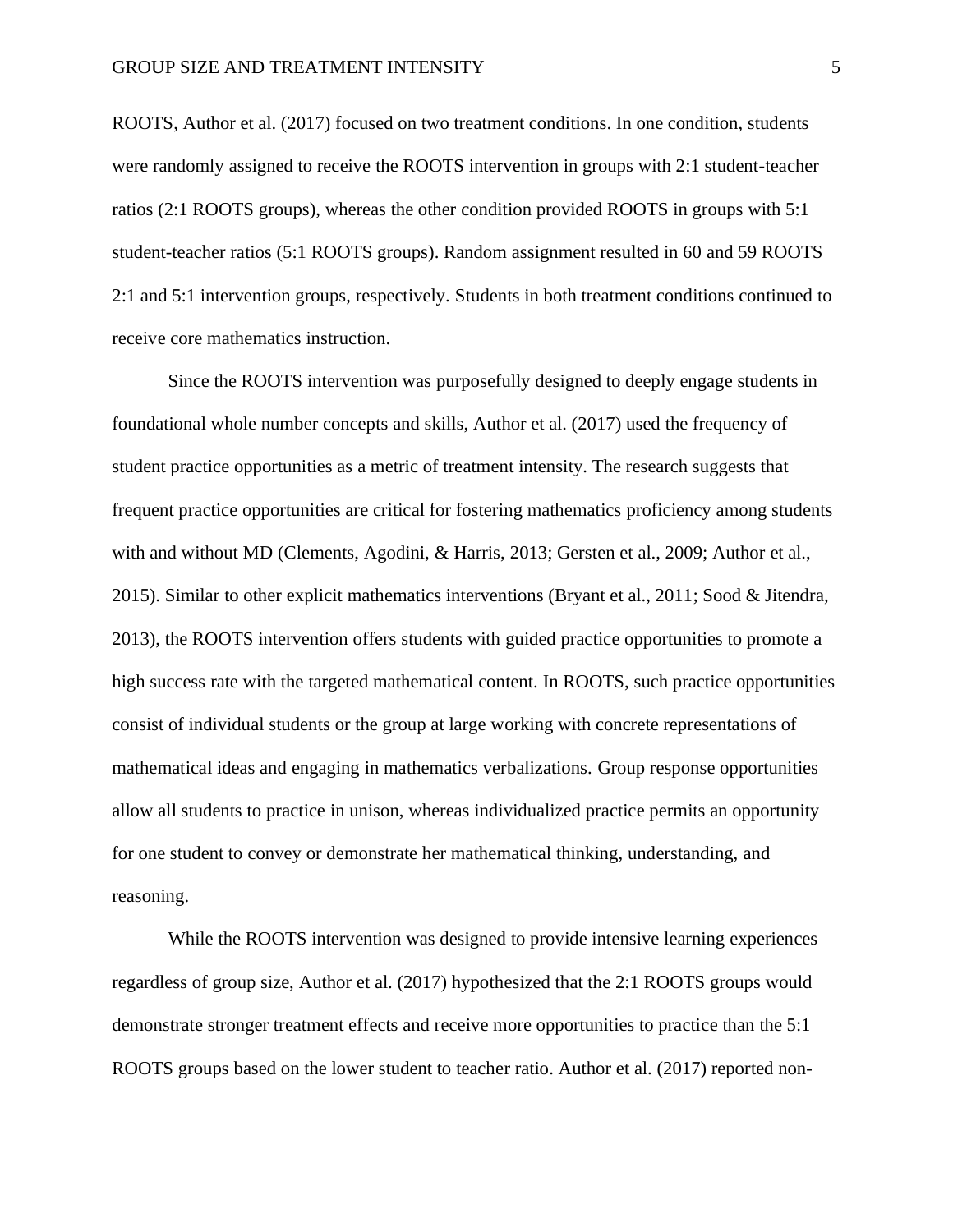significant differences in student mathematics outcomes when comparing the 2:1 and 5:1 ROOTS groups. Findings suggested that the impact of ROOTS was essentially the same regardless of whether students participated in the 2:1 or 5:1 groups. Results for their second hypothesis, however, indicated that the frequency of learning or practice opportunities students received differed by group size. Whereas students in the 2:1 ROOTS groups received more opportunities to practice on their own, students in 5:1 ROOTS groups participated in more group level practice.

In sum, because the study conducted by Author et al. (2017) was part of the larger ROOTS Efficacy Project, it represented the initial investigation of group size and treatment intensity of the ROOTS intervention. Confirming and identifying the generalizability of its reported findings within a planned sequence of replication (Coyne, Cook, & Therrien, 2016), therefore, was considered crucial to the broader contributions of our program of research. As such, continued research on the treatment intensity of the ROOTS intervention involving kindergarten students from other geographical regions was deemed warranted.

# **Purpose of the Study**

The purpose of this randomized controlled trial (RCT) was to extend the existing literature on Tier 2 mathematics interventions by investigating the extent to which the purposeful manipulation of group size affected the overall intervention impact and treatment intensity of the ROOTS intervention. Participating in the RCT were 72 kindergarten classrooms from 2 school districts in the metropolitan area of Boston, MA. In conducting the current study in Boston, we sought to determine whether the results of Author et al. (2017) generalized across instructional settings and participants from a different geographical region of the U.S. Accumulating converging evidence through a framework of systematic replication, as noted by Coyne et al.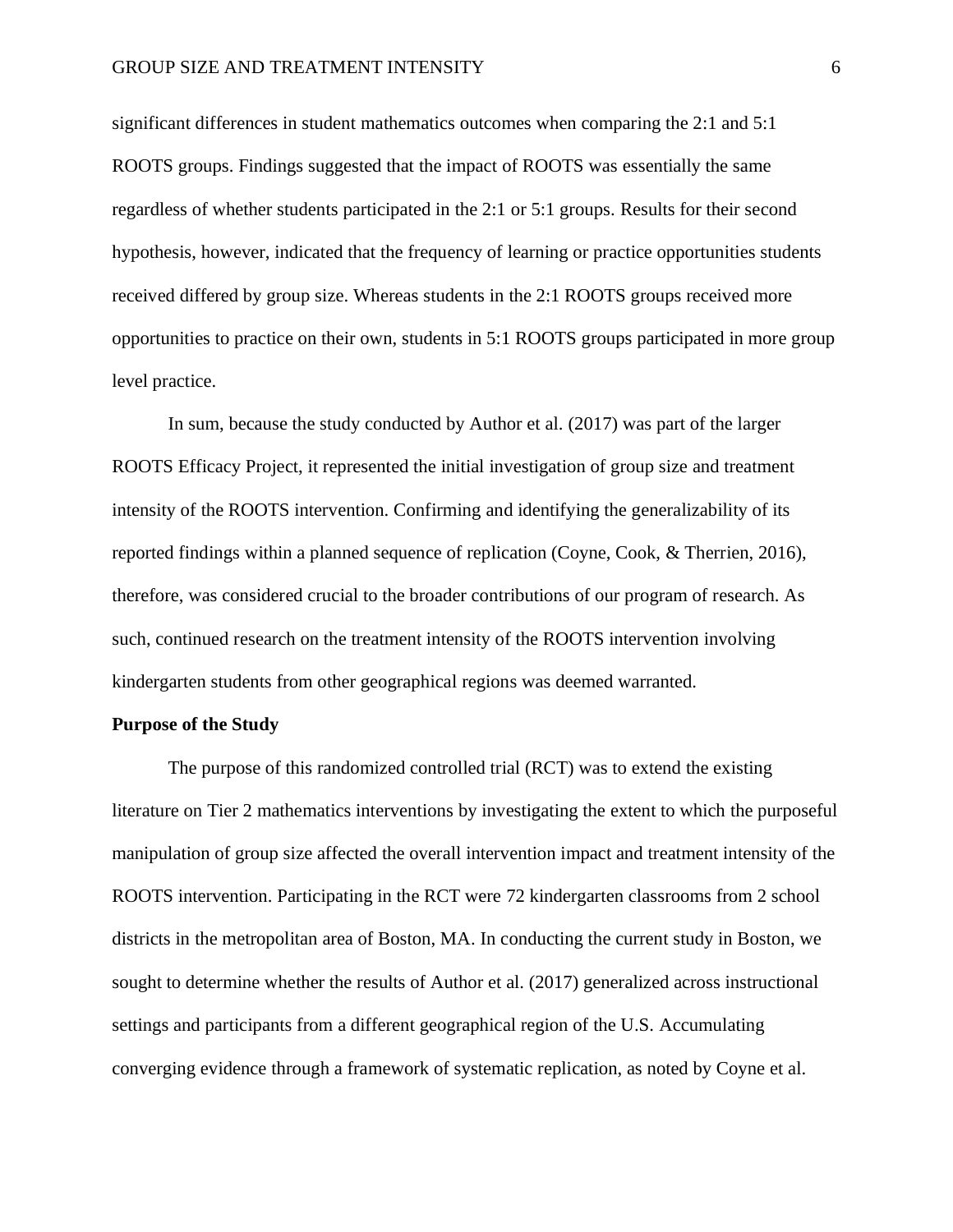(2016), increases the trustworthiness of information about an intervention or approach, such as selecting the appropriate group size to deliver mathematics interventions for students with MD. Therefore, extending the research of Author et al. (2017), the current study assessed whether the overall intervention impact and treatment intensity, as measured by the frequency of student practice opportunities, of the ROOTS intervention varied across small group formats with 2:1 and 5:1 student-teacher ratios. Additionally, to expand our work on treatment intensity, we also investigated whether the quality of explicit instruction delivered during the ROOTS intervention varied by group size.

Three research questions were investigated: (1) Does the effect of the ROOTS intervention on student mathematics achievement vary by group size (2:1 ROOTS group vs. 5:1 ROOTS group)? (2) Does the frequency of student practice opportunities facilitated during ROOTS instruction vary by group size (2:1 ROOTS group vs. 5:1 ROOTS group)? (3) Does the quality of explicit instruction during the ROOTS intervention vary by group size (2:1 ROOTS group vs. 5:1 ROOTS group)?

#### **Method**

This study employed a randomized block design (blocking on classrooms), randomly assigning students within classrooms to one of three conditions: (2:1 ROOTS group, 5:1 ROOTS group, and a no-treatment control condition). Because a separate line of research has demonstrated the efficacy of the ROOTS intervention relative to a core mathematics program (Author et al., 2015a) and no-treatment control conditions (Author et al., 2016a; Author et al., 2016b), the primary focus of the current study was a comparison between the 2:1 and 5:1 ROOTS groups. Thus, the current analyses did not include students in the control condition. The study was conducted across two years, with Year 1 and Year 2 representing the 2014-2015 and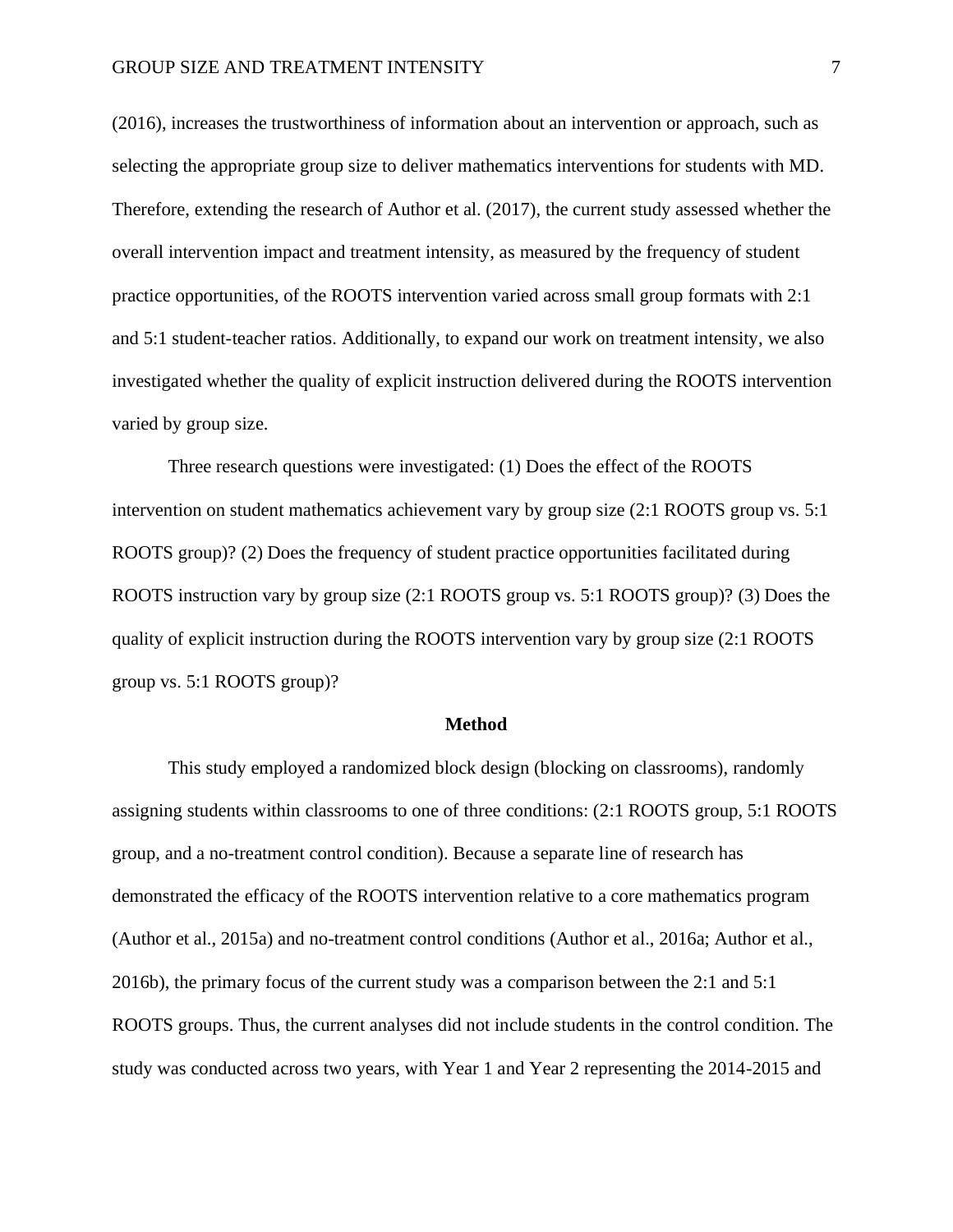2015-2016 school years, respectively. Each study year involved a different cohort of kindergarten students. These cohorts represented the final two cohorts of the larger, federallyfunded ROOTS Efficacy Project.

# **Participants**

**Schools.** Nine elementary schools from two Boston, MA area school districts participated in both Year 1 and Year 2 of the present study. District A had a total enrollment of 6,118 students in Year 1 and 6,350 students in Year 2. All kindergarten students in District A attended the same school. District B had a total enrollment of 6,834 students in Year 1 and 6,721 students in Year 2. Eight separate schools from District B participated in the study.

**Classrooms.** Participants were drawn from 36 classrooms in Year 1 and 36 classrooms in Year 2 ( $N = 72$ ). Of the 36 Year 1 classrooms, 28 participated in Year 2. Thus, a total of 44 distinct kindergarten classrooms participated across the study. Half-day kindergarten programs were offered in 11 and 7 classrooms in Year 1 and Year 2, respectively. Across both years of the study, the average classroom size was 24.9 students  $(SD = 5.9)$ 

Kindergarten classrooms were taught by 44 certified kindergarten teachers, of whom 39 provided the following demographic information: 100% of teachers identified as female and 92% as White. Teachers had an average of 14.0 years of teaching experience and 8.9 years of kindergarten teaching experience. Of the 44 teachers, 72% of teachers had a master's degree in education, and 51% of teachers had completed an algebra course at the college level.

**Criteria for participation.** In each participating classroom, all students with parental consent were screened in the late fall of their kindergarten year. The screening process included the Assessing Student Proficiency in Early Number Sense (ASPENS; Author et al., 2011) and the Number Sense Brief (NSB; Jordan, Glutting, & Ramineni, 2010), which are standardized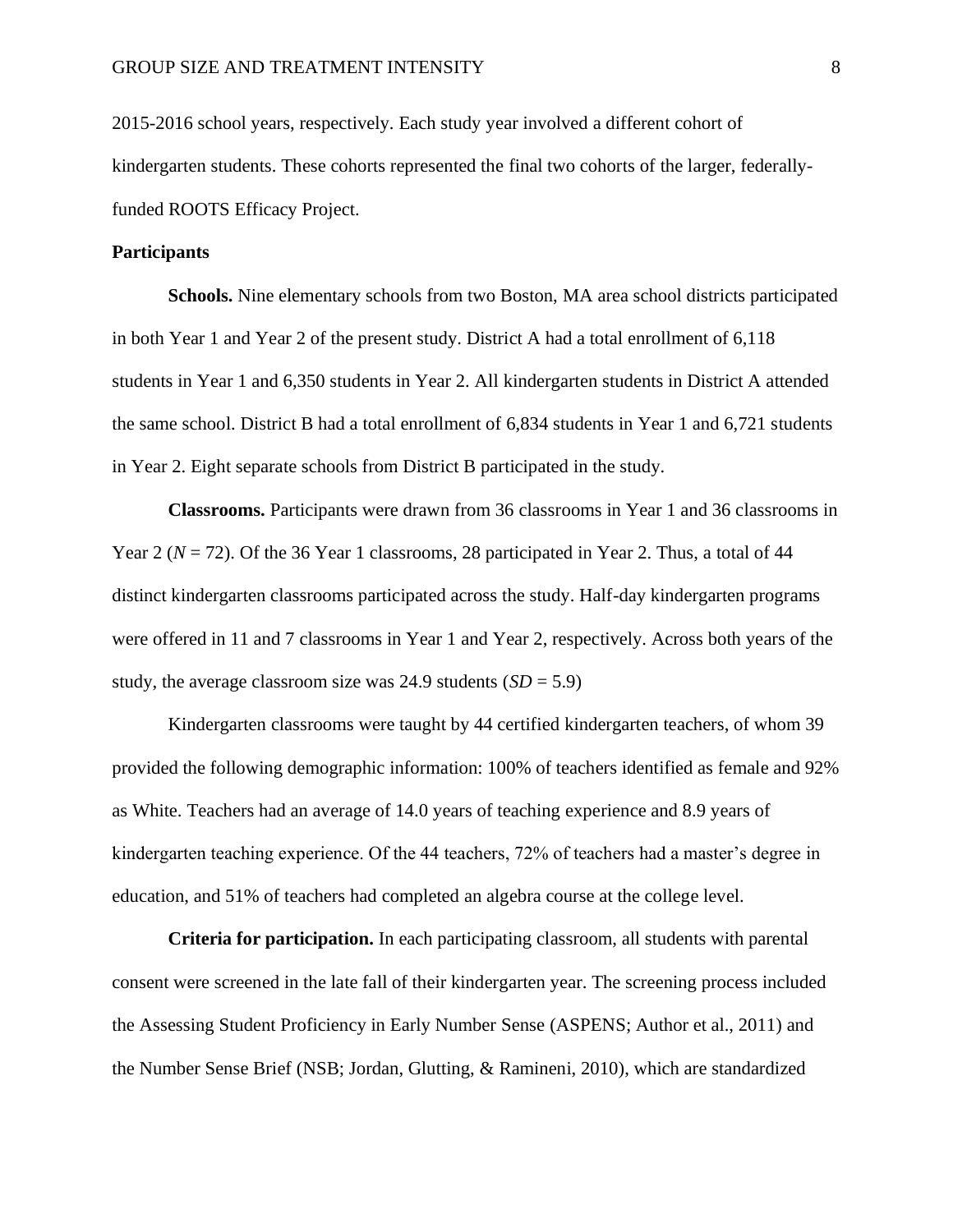measures of early mathematics proficiency. Students were eligible for the ROOTS intervention and thus considered at risk for MD if they received an NSB score of 20 or less and an ASPENS' composite score in the *strategic* or *intensive* ranges.

Once students were determined eligible for the ROOTS intervention, the project's independent evaluator separately converted students' NSB and ASPENS scores into standard scores and then combined the two standard scores to form an overall composite score for each atrisk student. Composite scores within each classroom were then rank ordered, and the 10 lowest ROOTS-eligible students were randomly assigned to one of three conditions: (a) 2:1 ROOTS groups, (b) 5:1 ROOTS groups, or (c) a no-treatment control condition. As previously noted, the current analyses included only those students randomly assigned to the two ROOTS conditions.

Out of the 36 participating classrooms in each year of the study, 26 had at least 10 students who met the eligibility criteria. However, 10 classrooms in Year 1 and 10 classrooms in Year 2 had fewer than 10 ROOTS-eligible students. In these instances, we combined at-risk students from these classrooms to meet the random assignment's 10-student requirement. For example, in Year 1, at-risk students from two classrooms were combined to form a "virtual" ROOTS classroom, which provided a 2:1 ROOTS group and a 5:1 ROOTS group. After these cross-class grouping procedures were applied, a total of 136 ROOTS groups were formed (*n* = 69 2:1 ROOTS groups, *n* = 67 5:1 ROOTS group).

**Students.** A total of 1,580 kindergarten students were screened for ROOTS eligibility. Of these students, 659 met eligibility criteria and were randomly assigned to the two-student group condition ( $n = 138$ ) the five-student group condition ( $n = 327$ ), or the no-treatment control condition (*n* = 194). See Table 1 for demographic information on the ROOTS students.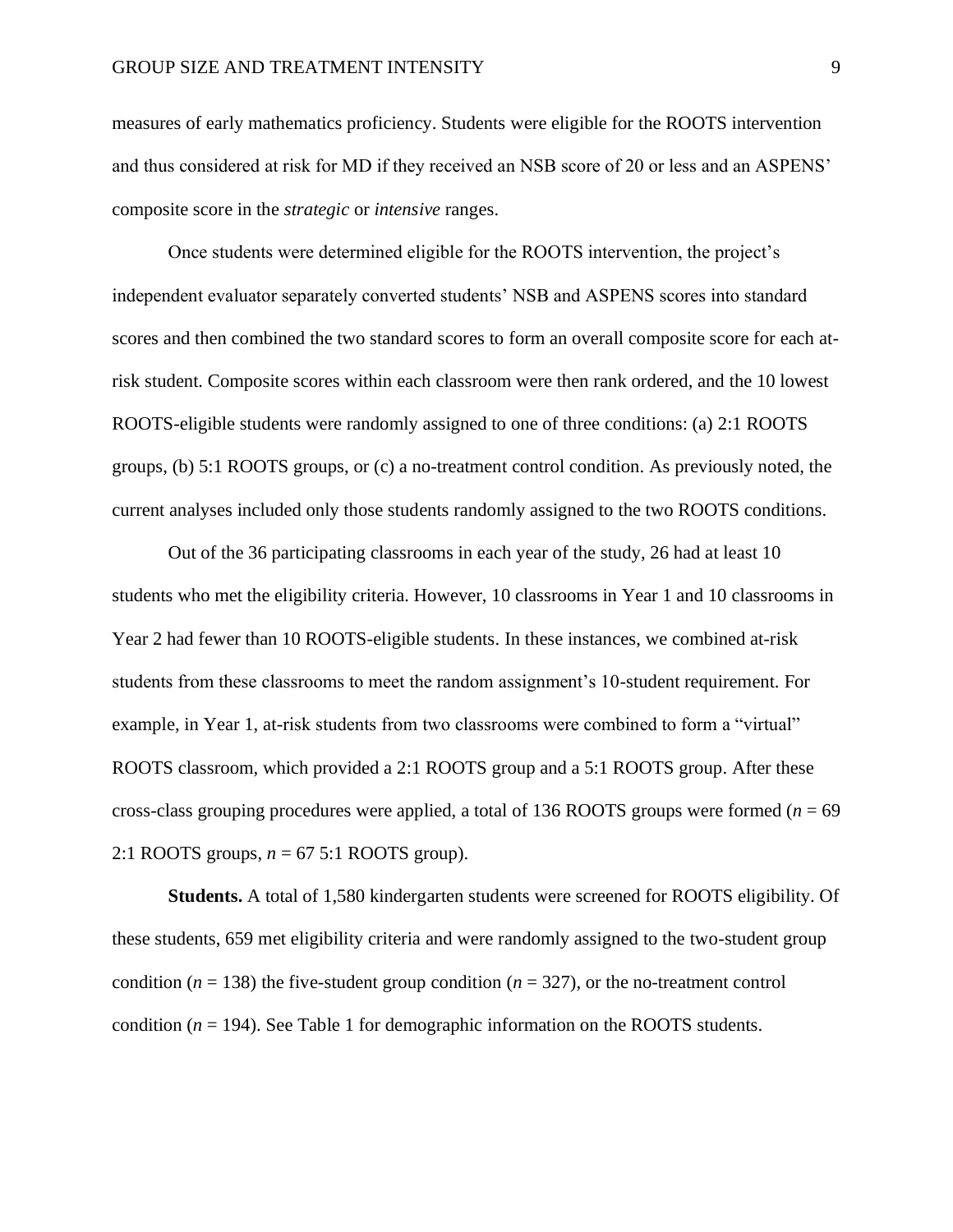**Interventionists.** ROOTS intervention groups were taught by district-employed instructional assistants (75%) and by interventionists hired specifically for this study (25%). All interventionists were female, with 61% identifying as White and 20% as Hispanic. Most interventionists had prior experience with small group instruction (91%), a bachelor's degree or higher (63%), and an average of 13 years of teaching experience. Half of the interventionists (50%) had taken college level algebra course and 24% had a current teaching license.

# **Procedures**

**ROOTS Intervention.** ROOTS is a Tier 2 kindergarten mathematics intervention program that consists of 50 lessons delivered in small group formats. The primary aim of ROOTS is to support kindergarten students with MD in developing a robust understanding of whole number concepts and skills. Specifically, the ROOTS intervention prioritizes concepts from the Counting and Cardinality and Operations and Algebraic Thinking domains of the Common Core State Standards for mathematics (2010). ROOTS promotes students' mathematics proficiency by judiciously including essential features of explicit mathematics instruction, such as teacher modeling, student practice opportunities, and teacher-provided academic feedback. Of particular relevance to the current study's investigation of treatment intensity is the frequency and quality of student practice opportunities prioritized by the ROOTS intervention. Such practice opportunities include students verbalizing their mathematical thinking and understanding, and working with visual representations of mathematical ideas (e.g., base-ten blocks).

In the current study, ROOTS was delivered in small-group formats (2:1 or 5:1 studentteacher ratios). Interventionists delivered the 20-minute lessons, five days per week for approximately 10 weeks. Onset of ROOTS began in late fall and ended in the spring. Because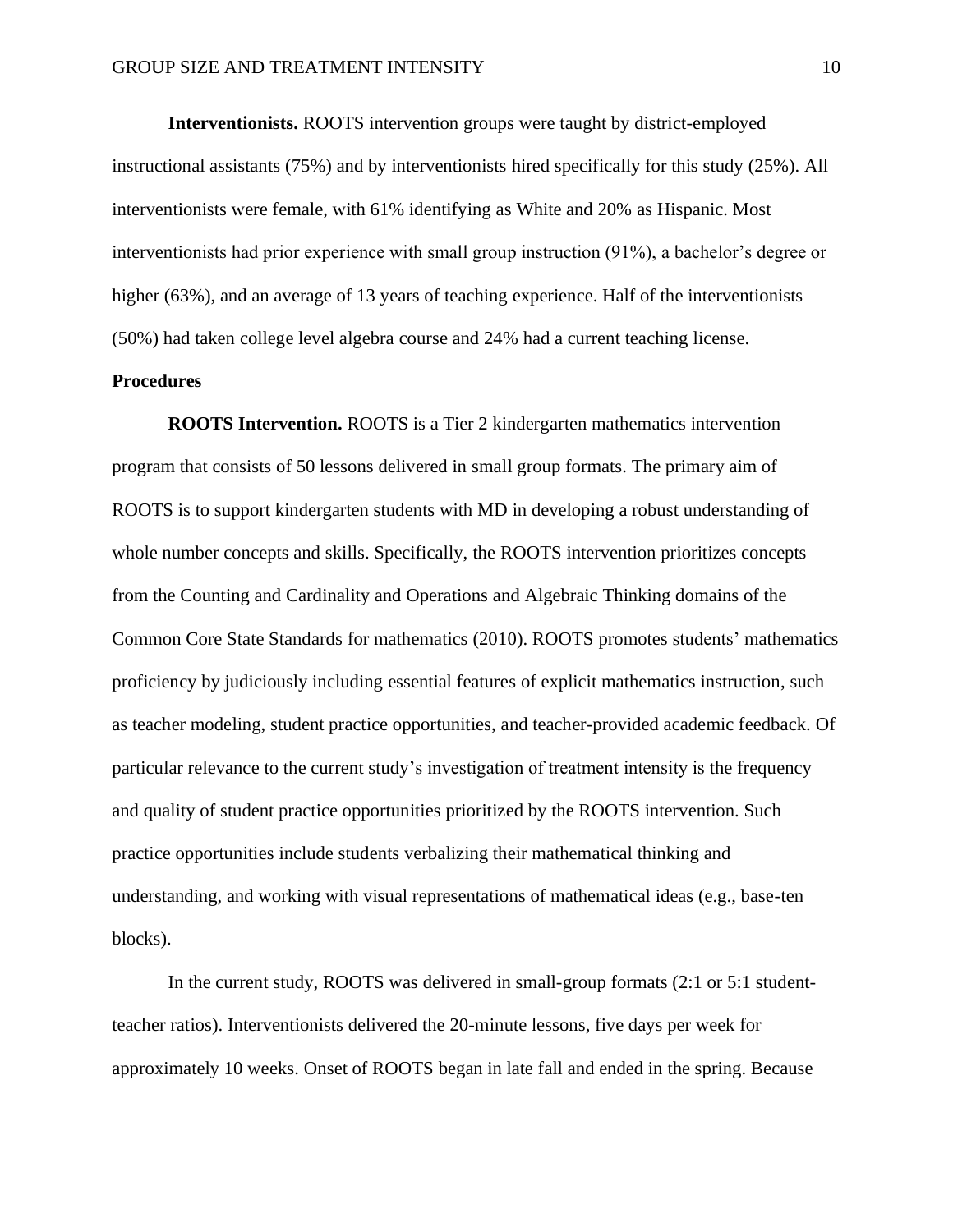ROOTS is a supplemental intervention it was delivered in addition to students' core mathematics instruction.

**Professional Development.** All participating interventionists received two five-hour professional development workshops. The first workshop focused on Lessons 1-25, while the second workshop targeted Lessons 26-50. Both workshops, which were delivered by project staff, also gave interventionists exposure to empirically validated practices of mathematics instruction and small group management techniques. During the workshops, interventionists received opportunities to practice and receive feedback on lesson delivery. To bolster implementation, all interventionists received in-class coaching support during the intervention. Coaching visits offered feedback on the fidelity and quality of intervention implementation. Each intervention group received two coaching visits over the course of the study.

**Fidelity of Implementation.** In order to determine the extent to which the ROOTS intervention was delivered as intended, fidelity of ROOTS implementation was directly observed. Observers used a four-point scale  $(4 = all, 3 = most, 2 = some, 1 = none)$  to rate the extent to which interventionists met the lesson's instructional objectives, followed the provided teacher scripting, and used the prescribed math models for that lesson. Observers also recorded the number of prescribed activities delivered during the lesson. Overall, observations indicated that instruction in the 2:1 and 5:1 ROOTS groups was delivered with similar levels of implementation fidelity. As shown in Table 3, no significant differences in fidelity of implementation were observed between the 2:1 and 5:1 ROOTS groups ( $p$ 's  $>$  .18).

**Core Mathematics Instruction.** Throughout the study, ROOTS students continued to receive core mathematics instruction delivered in their kindergarten classroom. Survey data reflected that teachers in District A primarily used the Scott Foresman mathematics curriculum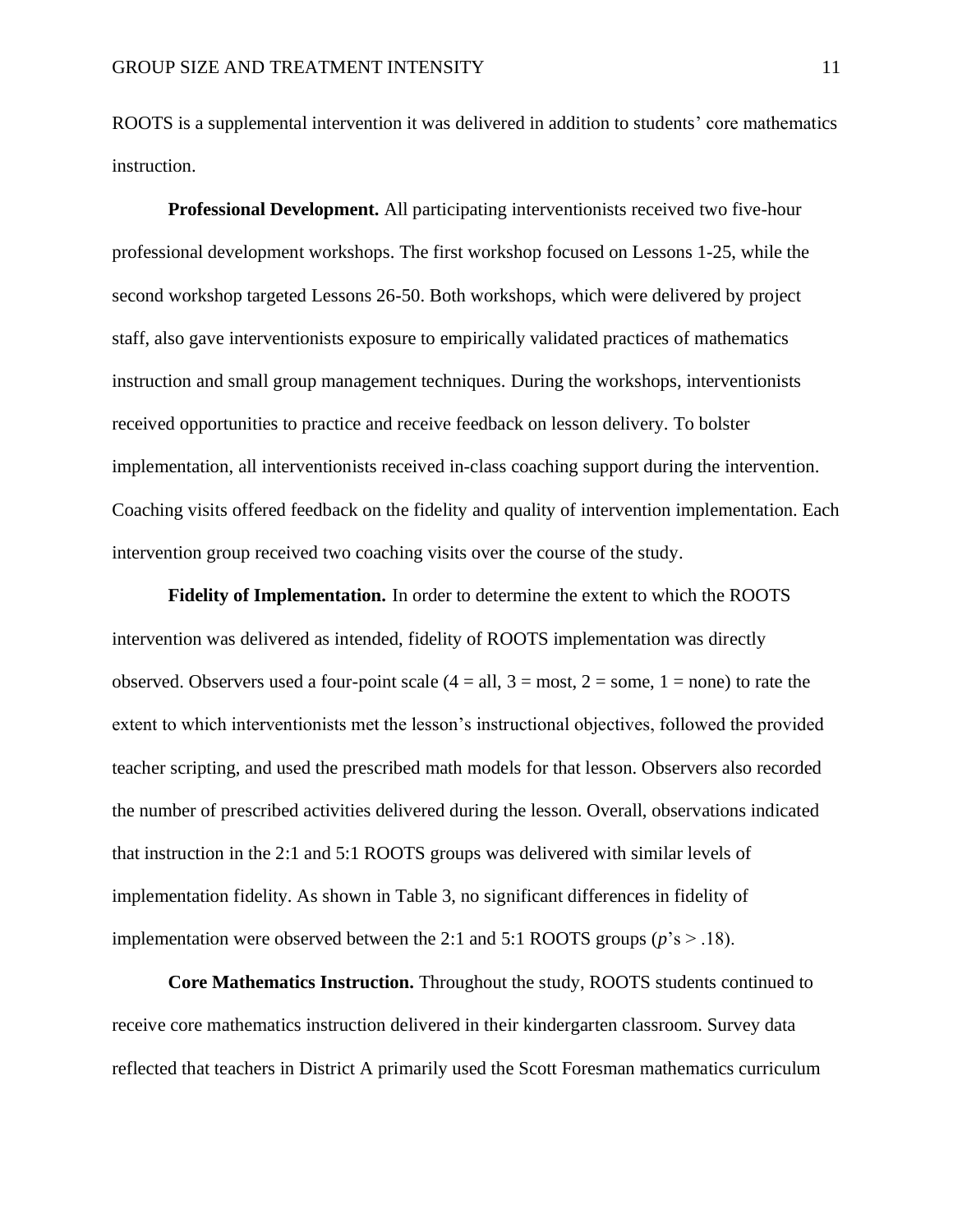during core mathematics instruction, while teachers in District B primarily used the enVisionMath curriculum. Teachers also supplemented core instruction with their own materials. Teachers reported that they provided an average of 32.8 minutes of mathematics instruction per day  $(SD = 22.8)$ . Teachers also noted that a main instructional focus when teaching whole number concepts was reading number names and knowing the count sequence.

# **Measures**

All ROOTS students were administered five measures of whole number understanding at pretest and posttest. One distal measure of mathematics achievement was administered at posttest only. Trained research staff administered all student measures. Inter-scorer reliability criteria were met for all assessments (i.e., >.95).

**ROOTS Assessment of Early Numeracy Skills (**RAENS; Author et al., 2012b) is a researcher-developed, individually administered measure that consists of 32 items. Items assess aspects of counting and cardinality, number operations, and the base-10 system. In an untimed setting, students are asked to count and compare groups of objects, write, order, and compare numbers, label visual models (e.g. ten-frames), and write and solve single digit addition expressions and equations. RAENS' predictive validity ranges from .68 to .83 for the TEMA-3 and the NSB. Inter-rater scoring agreement is reported at 100% (Author et al., 2016b).

**Oral Counting – Early Numeracy Curriculum-Based Measurement** (Author & Author, 2004). This curriculum-based measure has students orally count in English for one minute and the discontinue rule applies after the first counting error. The highest correct number counted represents a student's score. Test-retest reliability and alternate-form reliability are reported at above .80, concurrent validity is reported as ranging from .49 to .70, and predictive validity with standardized measures of mathematics ranging from .46 to .72.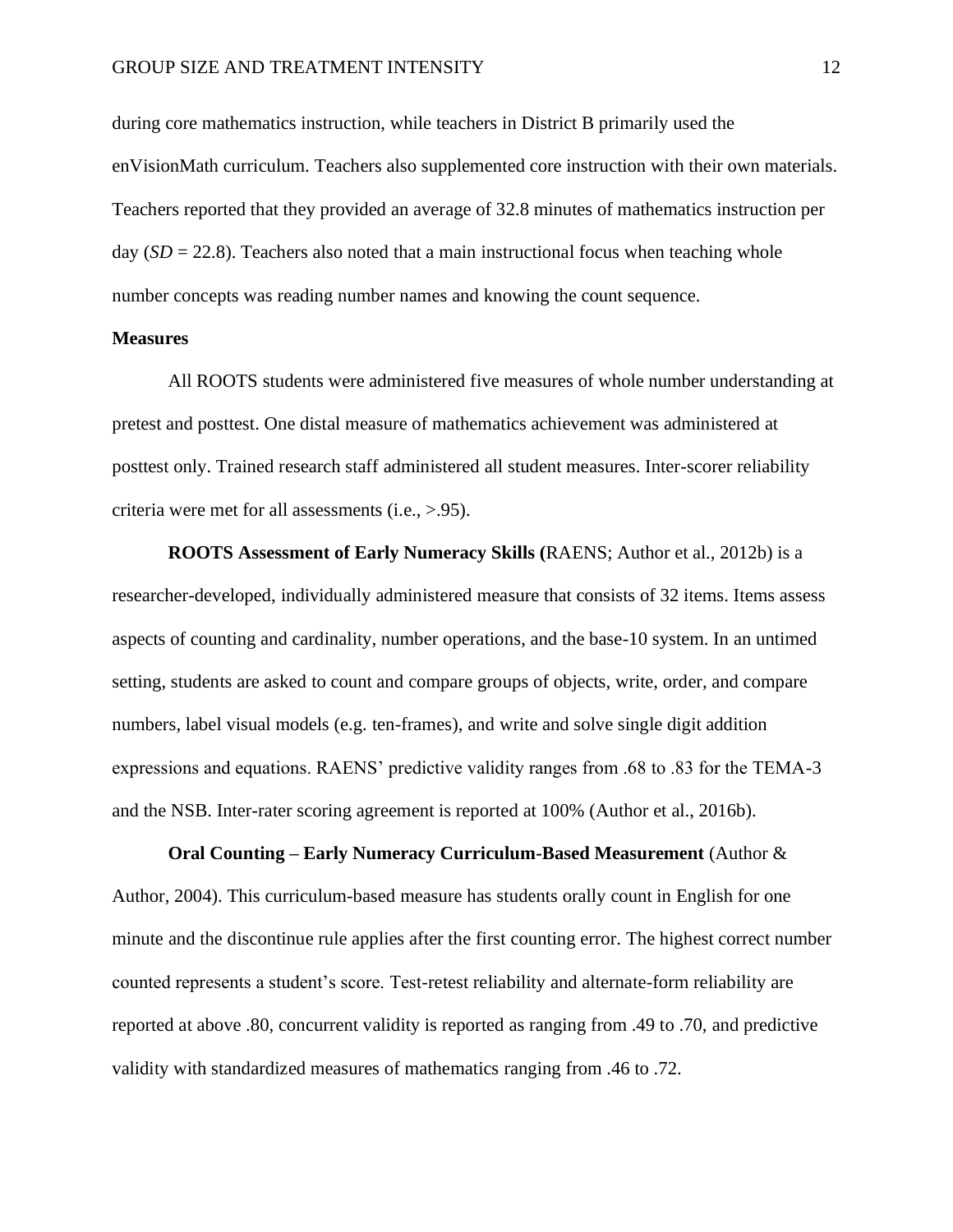# **Assessing Student Proficiency in Early Number Sense** (ASPENS: Author et al.,

2012a) is a set of three curriculum-based measures validated for screening and progress monitoring in kindergarten mathematics. Each 1-minute fluency-based measure assesses an important aspect of early numeracy proficiency, including number identification, magnitude comparison, and missing number. Test-retest reliabilities of kindergarten ASPENS measures are in the moderate to high range (.74 to .85). Predictive validity of fall scores on the kindergarten ASPENS measures with spring scores on the TerraNova 3 is reported as ranging from .45 to .52.

**Number Sense Brief Screener** (NSB; Jordan et al., 2008) is an individually administered measure with 33 items that assess counting knowledge and principles, number recognition, number comparisons, nonverbal calculation, story problems and number combinations. NSB has a coefficient alpha of .84.

**Test of Early Mathematics Ability – Third Edition** (TEMA-3; Ginsburg & Baroody, 2003) is a standardized, norm-referenced, individually administered measure of beginning mathematical ability. The TEMA-3 assesses whole number understanding for children ranging in age from 3 to 8 years 11 months. Alternate-form and test-retest reliabilities of the TEMA-3 are .97 and .93, respectively. The TEMA-3 has concurrent validity with other mathematics measures ranging from .54 to .91.

**Stanford Early School Achievement Test** (SESAT; Harcourt Brace & Company, 2003) is a group administered, standardized, norm referenced measures, with two mathematics subtests: Problem Solving and Procedures. The internal consistency for the SESAT is .88. ROOTS students were administered the SESAT at posttest only.

# **Observations of ROOTS Instruction**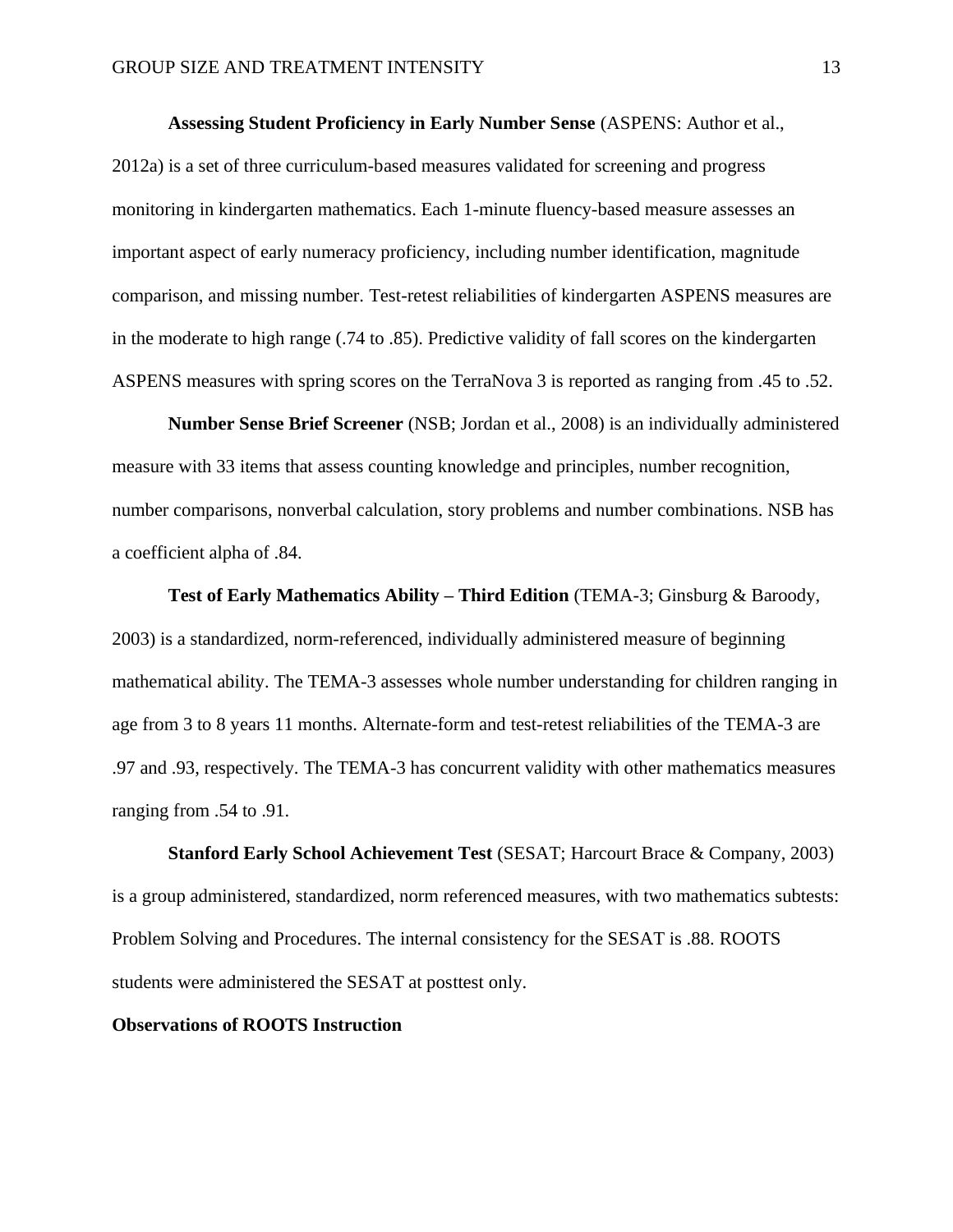Each ROOTS group was observed approximately three times  $(M = 2.9, SD = 0.8)$  over the course of the intervention, with approximately three weeks separating each observation occasion. A total of 391 observations were conducted, of which 124 included two observers. Trained observers, who were blind to our research hypotheses, conducted all observations using two observation measures.

**Classroom Observations of Student-Teacher Interactions—Mathematics** (COSTI-M; Author et al., 2015). Observers used the COSTI-M to document four types of student practice opportunities in the 2:1 and 5:1 ROOTS groups. These practice opportunities, which served as metrics of treatment intensity, included: (a) individual practice, (b) group practice, (c) guided practice, and (d) independent practice. While the COSTI-M also documents teachers' use of explicit demonstrations and provision of academic feedback, the current study focused specifically on student practice opportunities because prior research with the COSTI-M suggests their association with student mathematics achievement (Author et al., 2015a). Individual practice represented a practice opportunity provided to one student, while group practice represented a practice opportunity provided to two or more students. Individual and group practice included student mathematics verbalizations and opportunities to manipulate concrete representations of mathematical ideas (e.g., base-ten blocks). Observers also coded whether individual and group practice entailed concurrent teacher support (guided or independent). Guided practice was operationally defined as an opportunity for one or more students to verbalize or physically demonstrate their mathematical understanding with concurrent instructional support from the teacher. Independent practice represented an opportunity for one or more students to verbalize or physically demonstrate their mathematical understanding without teacher support. Rates of these practice opportunities were calculated by dividing their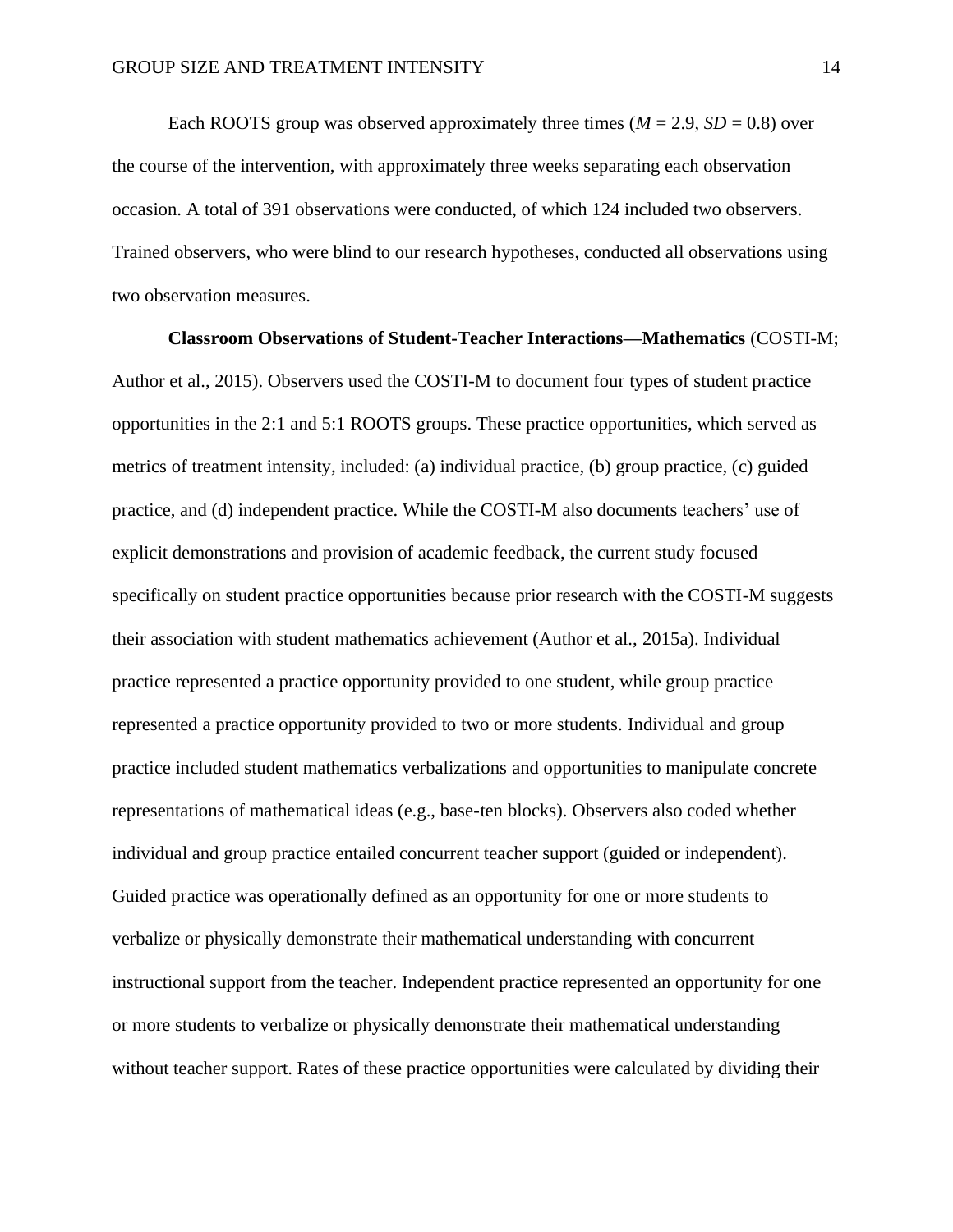observed frequency by the number of instructional minutes. Analyses also included an "all practice" variable, which comprised guided, independent, group, and individual practice opportunities. Mean rates of practice opportunities across observation occasions were calculated and used as treatment intensity predictors in subsequent analyses.

**Quality of Explicit Mathematics Instruction** (QEMI; Author et al., 2012) is a broad measure of instruction quality. The QEMI comprises seven items that target the quality of explicit mathematics instruction, including group and individual practice opportunities, student participation, teacher modeling, academic feedback, efficiency of instructional delivery, and instructional scaffolding. Internal consistency of the measure was high, .93 (coefficient alpha). To rate the quality of each item, observers used a 4-point rating scale, with scores of  $1-2$ representing the lower quality range and 3–4 representing the upper quality range. Observers completed the QEMI at the conclusion of each observation occasion. Total QEMI scores were computed as the mean across all items. The mean across the three observations for the 2:1 and 5:1 ROOTS groups was used as a treatment intensity predictor in subsequent analyses.

**Estimates of Inter-Observer Reliability and Stability.** Inter-observer reliability for the COSTI-M variables, which were represented by intra-class correlation coefficients (ICCs), were as follows: .89 for all practice, .92 for individual practice, .91 for group practice, .41 for guided practice, and .79 for independent practice. ICCs for the QEMI's total score (i.e., overall quality of explicit mathematics instruction) and the ROOTS fidelity of implementation tool were .93 and .88, respectively. Guidelines proposed by Landis and Koch (1977) suggest that these ICCs indicate moderate to nearly perfect inter-observer agreement.

To provide an estimate of stability, ICCs were calculated across the three observations within each ROOTS group. Stability ICCs for COSTI-M variables were as follows: .28 for all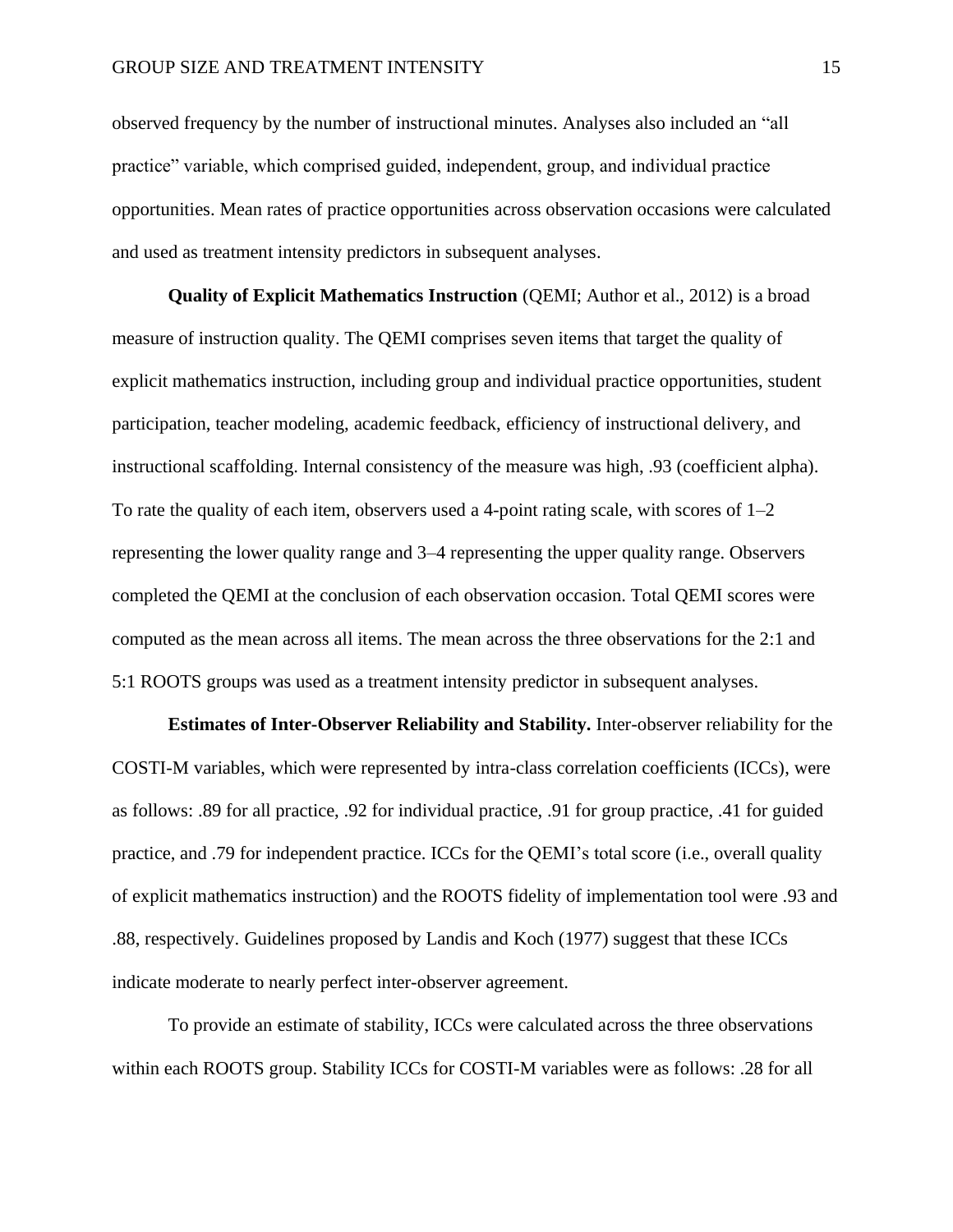practice, .23 for individual practice, .20 for group practice, .27 for guided practice, and .23 for independent practice. These ICCs represent low stability, indicating that rates of practice opportunities differed across observations. The stability ICC for the QEMI was .32.

# **Statistical Analysis**

For our first research question, we examined the effects of the 2:1 versus 5:1 condition on student outcomes using a nested mixed-model (multilevel) time  $\times$  condition analysis (Murray, 1998) to account for the intra-class correlation associated with students nested within groups. The analysis tested for differences between conditions on gains in outcomes from the fall to spring of kindergarten. The statistical model included time, coded 0 at pretest and 1 at posttest, condition, coded 0 for 5:1 ROOTS groups and 1 for 2:1 ROOTS groups, and the interaction between the two. A mixed analysis of covariance model was used for the SESAT measured only at posttest. Our second research question examined whether 2:1 and 5:1 ROOTS groups experienced different rates of student practice opportunities or QEMI ratings using independent samples *t-*tests.

Because students were randomly assigned within classrooms, we tested an additional set of mixed-models that extended those discussed above to account for clustering within classrooms. Results were similar in both sets of models and condition effects did not vary by classroom, so we omitted these results.

**Model estimation.** We fit models to our data with SAS PROC MIXED version 9.2 (SAS Institute Inc., 2009) using restricted maximum likelihood (REML), generally recommended for multilevel models (Hox, 2002). Maximum likelihood estimation for the time  $\times$  condition analysis uses of all available data to provide potentially unbiased results even in the face of substantial attrition, provided the missing data were missing at random (Graham, 2009). We did not believe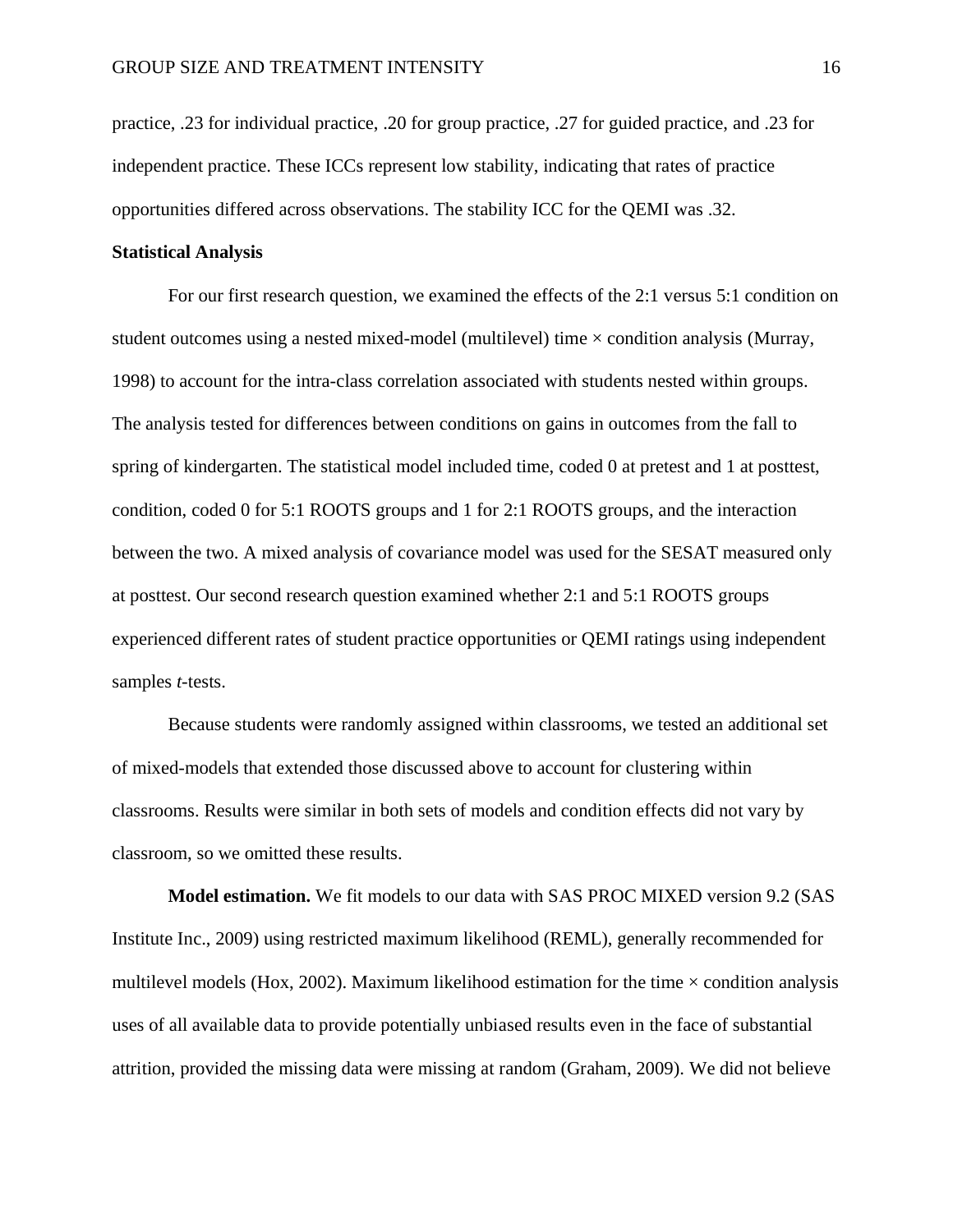that attrition or other missing data represented a meaningful departure from the missing at random assumption, meaning that missing data did not likely depend on unobserved determinants of the outcomes of interest (Little & Rubin, 2002).

The models assume independent and normally distributed observations. We addressed the first, more important assumption (Van Belle, 2008) by explicitly modeling the multilevel nature of the data. The data in the present study also did not markedly deviate from normality; skewness and kurtosis fell with  $\pm 2.0$  for all measures except for oral counting, where kurtosis was 2.9. Nonetheless, multilevel regression methods have also been found quite robust to violations of normality (e.g., Hannan & Murray, 1996).

**Effect sizes.** To further interpretation, we computed Hedges' *g* (Hedges, 1981) for each fixed effect as recommended by the What Works Clearinghouse (2014). Assuming ICCs from .1 to .2, approximately 65 groups per condition, an average of 3.5 students per group, and pre-post correlations of .50 and .71, the minimally detectable effect sizes (*g*) ranged from 0.23 to 0.32.

#### **Results**

Table 1 presents means, standard deviations, and sample sizes for the six dependent variables by assessment time and condition. Below we present results from tests of bias due to attrition, effects of the 2:1 versus 5:1 conditions on student outcomes, and differential rates of student practice opportunities and QEMI ratings between 2:1 and 5:1 conditions.

#### **Attrition**

Student attrition was defined as students with data at pretest but missing data at posttest. Attrition rates were between 7% and 9% for all outcomes measured at posttest. Only 6% of students were missing all posttest data. The proportion of students missing all posttest data did not differ between 2:1 and 5:1 conditions ( $χ_{2(1)} = 3.03$ ,  $p = .082$ ). Although differential rates of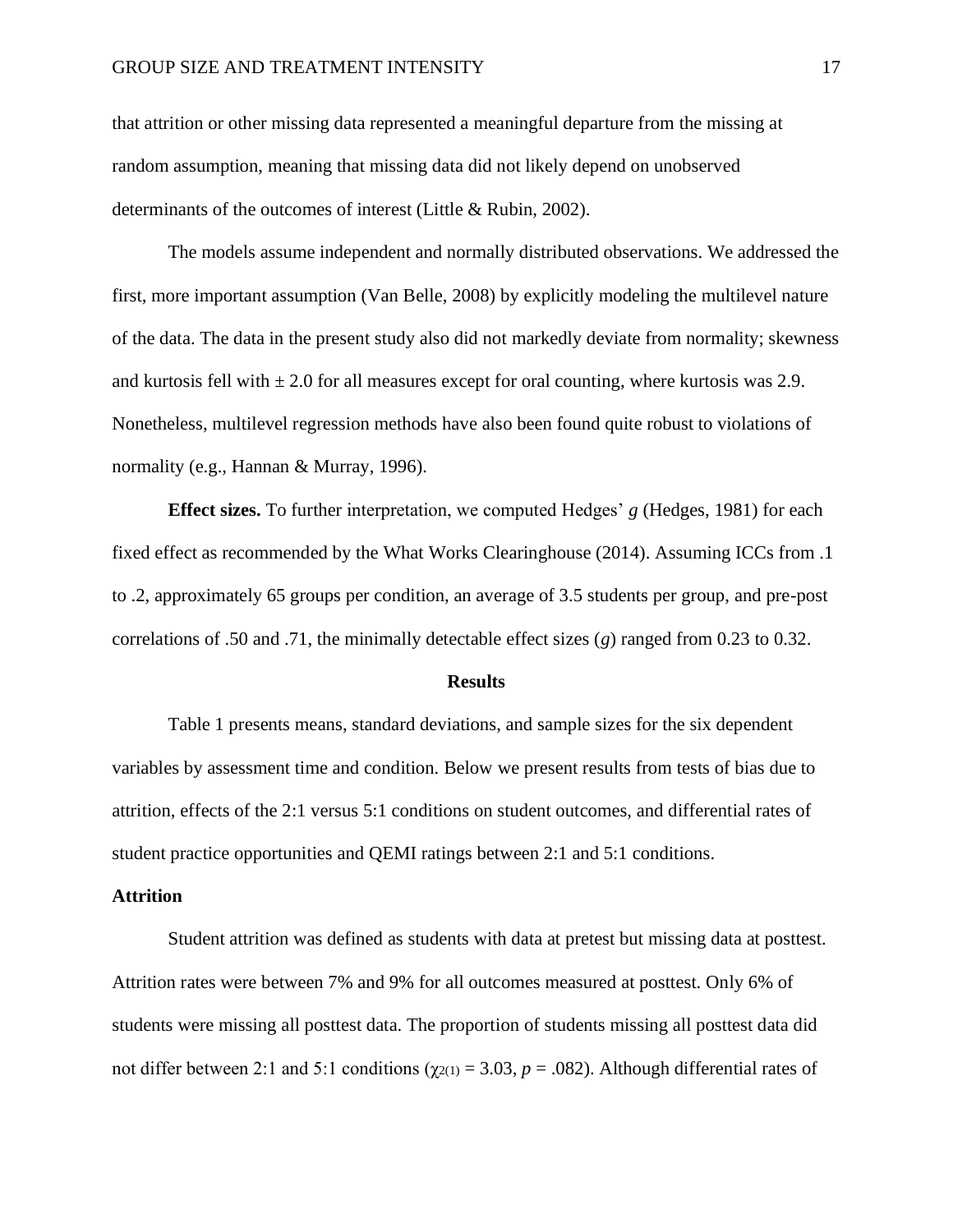attrition are undesirable, differential scores on math tests present a far greater threat to internal validity, so we conducted an analysis to test whether student math scores were differentially affected by attrition across conditions. We examined the effects of condition, attrition status, and their interaction on pretest scores. We found no statistically significant interactions or evidence that math scores were differentially affected by attrition across conditions ( $p$ 's  $> .31$ ).

# **Impact on Student Outcomes**

Table 2 presents the results of the statistical models comparing gains between 2:1 and 5:1 ROOTS groups. The models in Table 4 tested fixed effects for differences between conditions at pretest (2:1 ROOTS group effect), gains across time, and the interaction between the two. We found no statistically significant differences at pretest (*p*'s > .72), which suggested that students were similar in the fall of kindergarten. We also found no statistically significant differences by condition in gains from fall to spring ( $p$ 's  $> .25$ ). The time  $\times$  condition model estimated differences in gains between conditions of -0.04 for the NSB (Hedges' *g* = -0.01), 1.49 for the ASPENS ( $g = 0.04$ ), 0.03 for oral counting ( $g < 0.01$ ), 0.70 for the TEMA-3 standard score ( $g =$ 0.10), and -0.03 for the RAENS  $(g = -0.01)$ . The analysis of covariance model estimated differences between 2:1 and 5:1 ROOTS groups of 1.01 for the SESAT  $(g = 0.03, p = .725)$ .

## **Impact on Student Practice and Quality of Explicit Math Instruction**

Table 3 presents descriptive statistics for the observed rates per minute of student practice opportunities and QEMI ratings as well as results of independent samples *t*-tests comparing these outcomes by condition. Compared to the 5:1 ROOTS groups, 2:1 groups experienced higher rates of individual practice ( $t = 2.95$ ,  $p = .004$ ,  $q = 0.51$ ) and lower rates of group practice ( $t = -$ 2.12,  $p = .036$ ,  $g = -0.36$ ). We found no effects of condition on the rate of guided practice ( $t =$ 1.15,  $p = .254$ ,  $g = 0.20$ ), independent practice ( $t = 0.80$ ,  $p = .424$ ,  $g = 0.14$ ), or all practice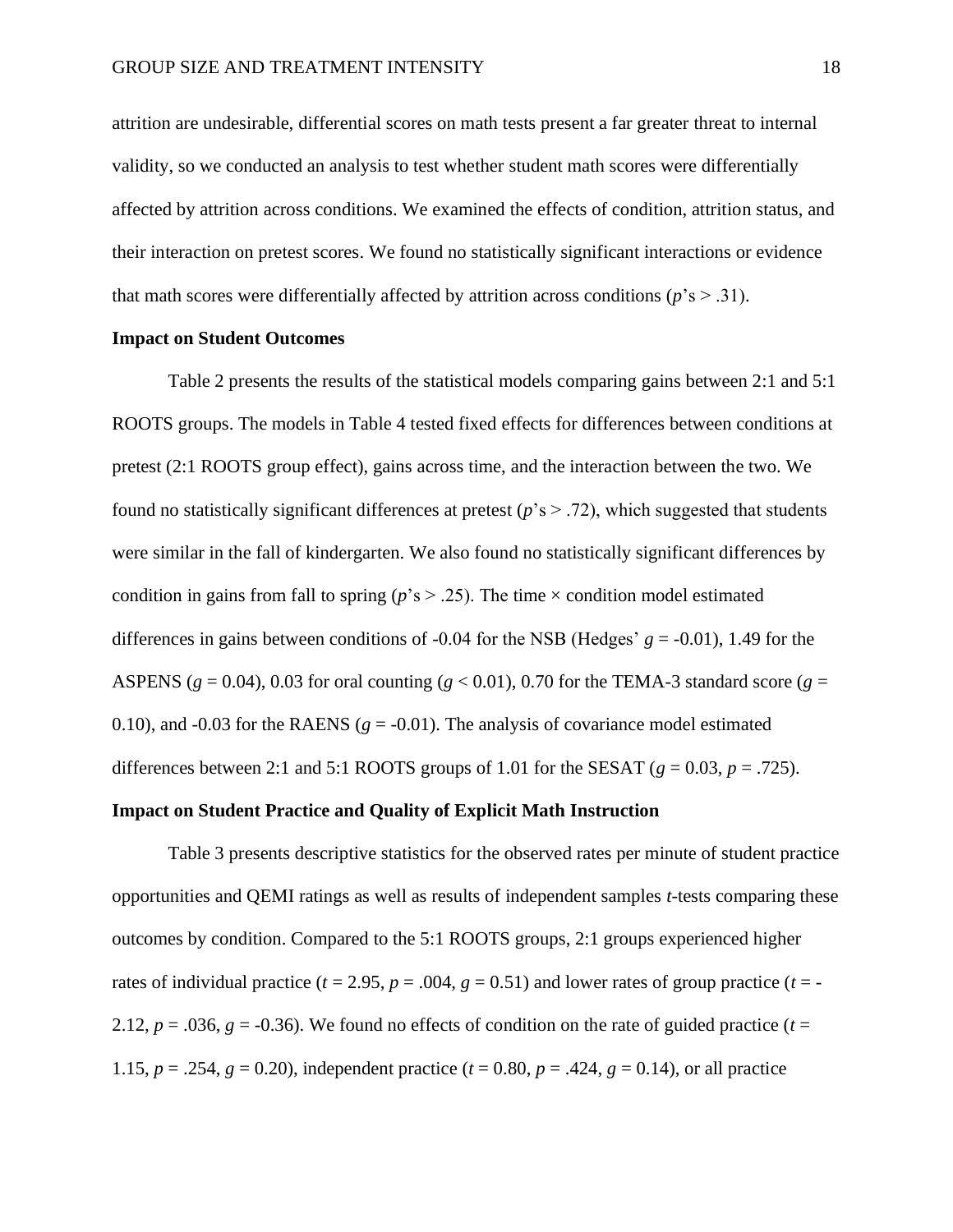combined ( $t = 1.45$ ,  $p = 0.150$ ,  $q = 0.24$ ). With respect to QEMI ratings, 2:1 ROOTS groups had higher quality individual practice opportunities compared to 5:1 groups ( $t = 2.19$ ,  $p = .031$ ,  $g =$ 0.37). We observed no effects of condition on other QEMI items or the QEMI total score ( $p$ 's > .13).

$$
<
$$
 Table 3 here  $>$ 

# **Discussion**

The purpose of this study was to examine whether an experimental manipulation of group size affected the overall intervention impact and treatment intensity of a Tier 2 mathematics intervention. The frequency of student practice opportunities and the quality of explicit mathematics instruction served as metrics of the intervention's treatment intensity. The study investigated three research questions.

Results from our first research question suggested no statistically significant differences in student mathematics outcomes when comparing the 2:1 and 5:1 ROOTS groups. Essentially, students in the 2:1 and 5:1 ROOTS groups demonstrated comparable performances on the six mathematics outcome measures. For our second research question, we found that the 2:1 and 5:1 ROOTS groups facilitated similarly high rates of guided and independent practice opportunities. Our findings also showed that the ROOTS groups differed on how frequently they facilitated group and individual practice opportunities. Specifically, observation data revealed that the highest rates of individual practice opportunities were documented in the 2:1 ROOTS groups, and that the 5:1 ROOTS groups engaged students in more group-level practice. These data suggest that students in the 2:1 and 5:1 groups received intensive learning experiences.

Collectively, findings from the current study's first two research questions replicated those reported in Author et al. (2017). As juxtaposed in Table 4, comparable effect sizes were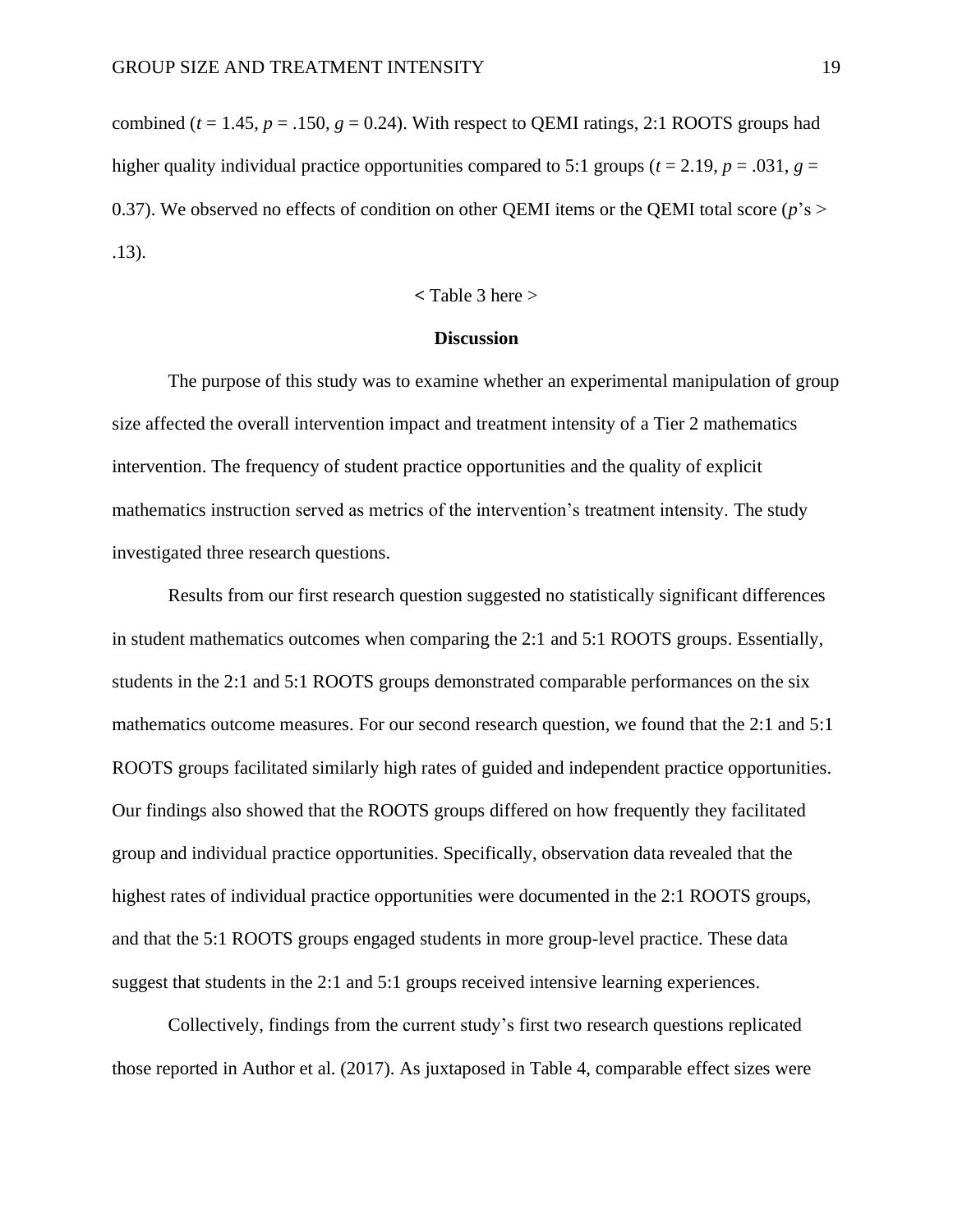reported in both studies. Moreover, all effect sizes from the current study fell within 95% confidence intervals of the study conducted by Author et al. (2017). Because replication is a fundamental principle of scientific research (Coyne et al., 2016; Feuer, Towne, & Shavelson, 2002; Gottfredson et al., 2015; Valentine et al., 2011), we contend that establishing the generalizability of our findings across participants and classrooms from a different geographical region is important not only for our program of research but also for the field at large. Given that the students in the 5:1 ROOTS groups from Author et al. (2017) and the current study performed commensurately relative to their peers in the 2:1 ROOTS groups, it helps us build a convergence of evidence in support of delivering the ROOTS intervention in conventionally-sized small groups (i.e., five students). Perhaps as important, we believe our findings have potential implications for the allocation of resources in today's schools in terms of delivering Tier 2 mathematics instruction to students at risk for persistent difficulties in mathematics. As schools across the nation continue to face financial shortages, they are constantly searching for ways to "do more with less," particularly in terms of human capital. Our results, while preliminary, suggest that schools may be able to use fewer interventionists to intervene with more at-risk kindergarten students at one time.

## **<** Table 4 here >

To extend our work on treatment intensity, we also examined whether the quality of explicit mathematics instruction varied by group size. Such instructional quality data were not investigated in Author et al. (2017). Results from our third research questions indicated that groups did not differ on overall quality. However, statistically significant differences were found in terms of the quality of individual practice opportunities. Findings suggested that the observers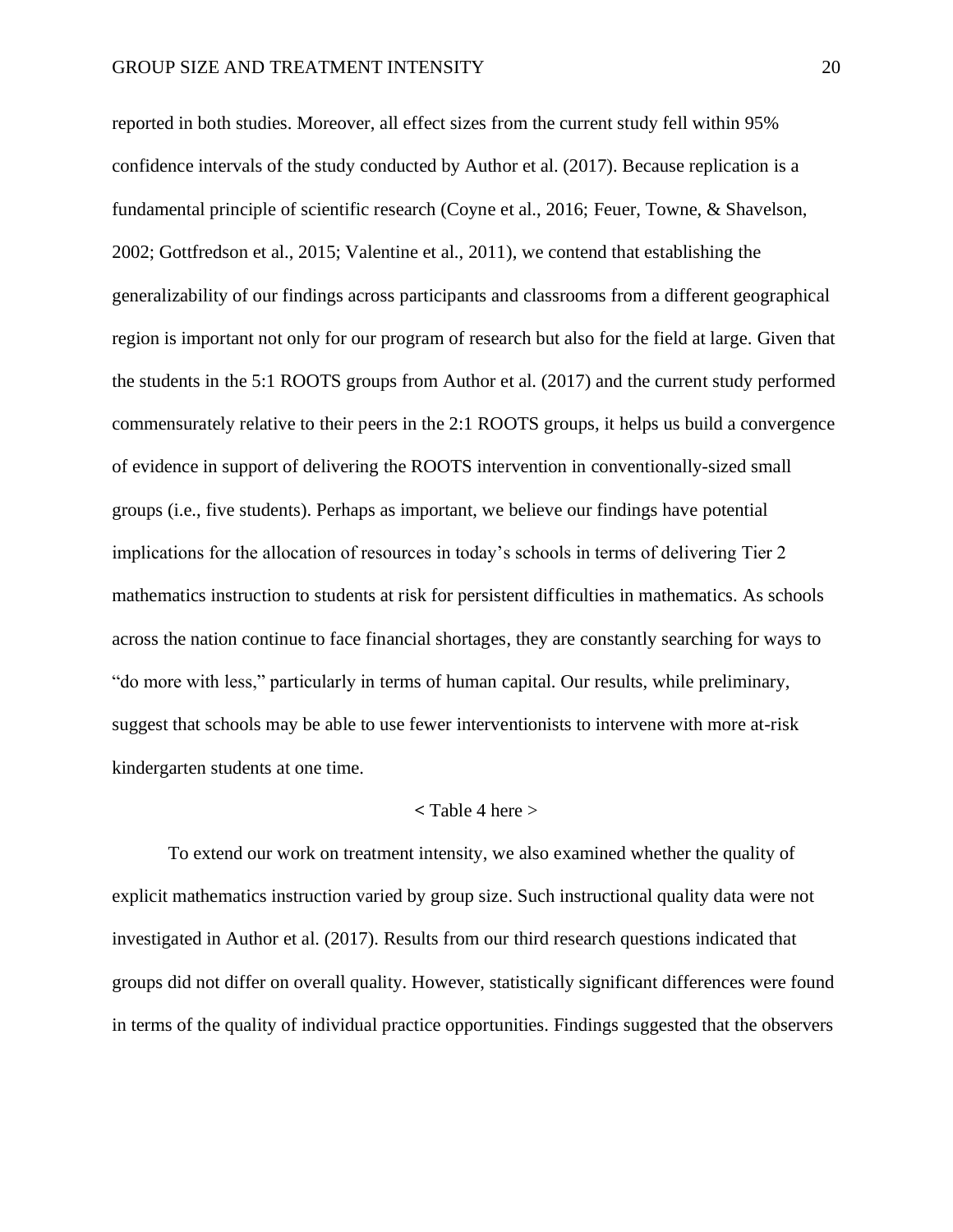found the individual practice opportunities facilitated in the ROOTS 2:1 groups were richer and more meaningful than those observed in the larger ROOTS groups.

## **Implications for Research and Practice**

One implication that arises from this study is that we see value in researchers expanding the extant literature base on the topics of group size and treatment intensity in mathematics intervention research. To our knowledge, few studies have concurrently investigated these two highly important variables in context of early mathematics interventions. Establishing the optimal size of instructional groups could provide schools with important information on how to best intensify learning opportunities for students with MD. Future research is therefore warranted in this area.

Additionally, our research may shed light on the possibility of a "threshold effect" of student practice. While it was hypothesized that the 2:1 groups would outperform the 5:1 groups, both group sizes were expected to provide students with intensive learning experiences based on the instructional design of the ROOTS intervention. Therefore, the potential yield of additional practice in the smaller groups may have diminished after a certain rate or threshold was obtained during instruction. Given the possibility of threshold effects, future research is needed to establish optimal rates of student practice opportunities for teachers to provide when teaching students with or at risk for MD.

Another potential implication stems from the notion of peer learning (Fuchs & Fuchs, 1998). While not formally measured, students in the 5:1 ROOTS groups may have had more opportunities to learn from their peers, which, in turn, provided an added value to the overall treatment effect for these groups. For example, when using concrete materials, students in the 5:1 groups may have been able to observe more vividly what they were expected to do during a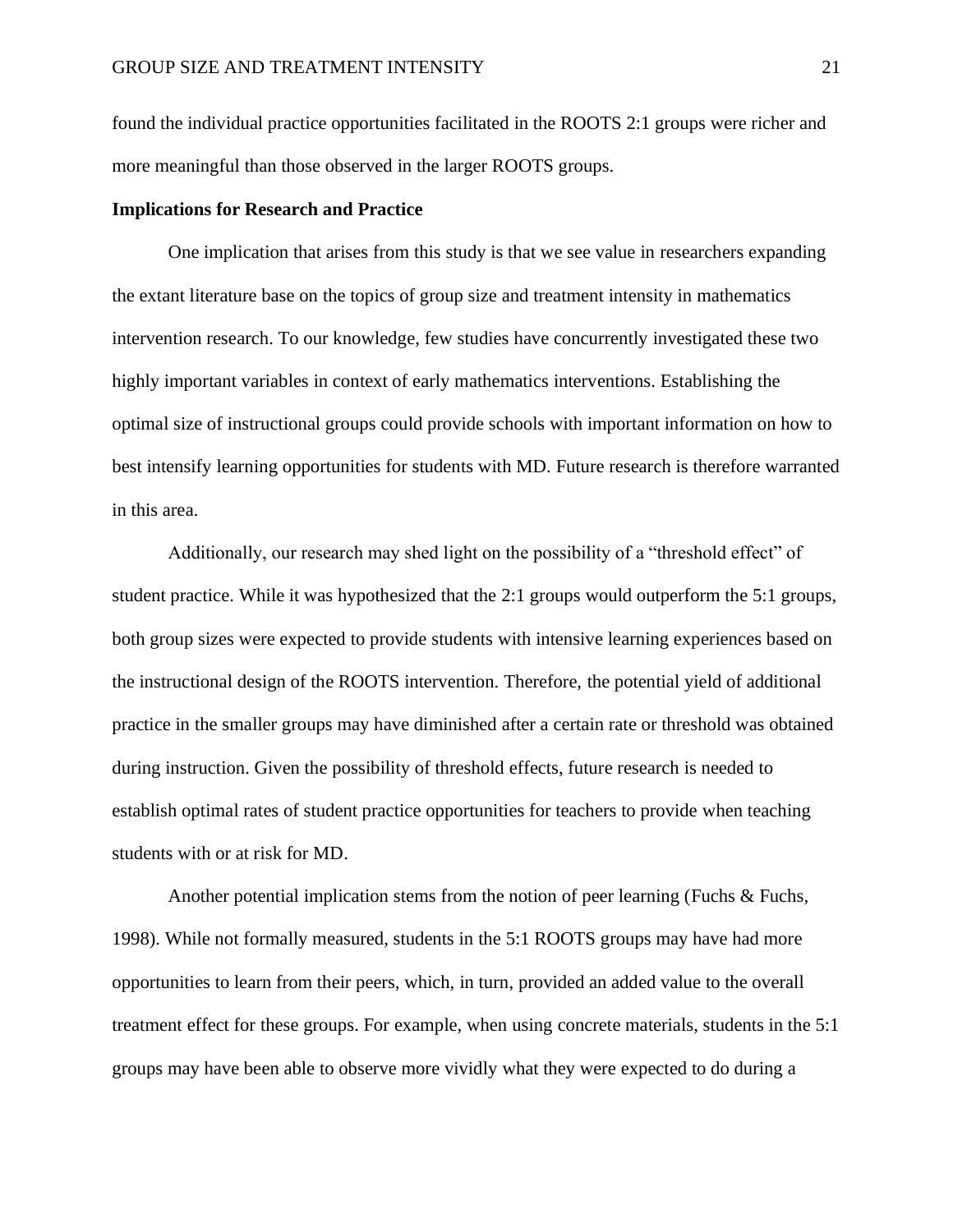mathematical task or activity. It may have been a similar situation with student mathematics verbalizations. Students in the 5:1 groups may have benefited from hearing a wider range of mathematical thinking. Future work should explore the role peer learning opportunities have in increasing the overall impact and treatment intensity of small-group mathematics interventions.

Relatedly, while our work in the area of treatment intensity has focused extensively on the frequency and quality of student practice opportunities, a logical next step for future research might be to apply a treatment intensity framework, such as the one proposed by Warren et al. (2007). Utilizing the Warren et al. framework might offer a more comprehensive way to measure the treatment intensity of the ROOTS intervention. For example, in a future efficacy trial, application of their framework would enable us to compare the *cumulative intervention intensity* of ROOTS to a different Tier 2 intervention that represents the counterfactual condition.

Finally, we see practical value in our work on student practice opportunities. Research across a variety of disciplinary fields, including music and sports (Ericsson, Roring, & Nandagopal, 2007), neuroscience (Field, 2005), as well as cognitive and educational psychology (Dunlosky, Rawson, Marsh, Nathan, & Willingham, 2013) has begun to shed light on the importance of practice. In early mathematics, practice is essential for building mathematical proficiency among the full range of learners, including students with MD. As shown in the current study, students in the 5:1 and 2:1 groups received frequent opportunities to practice with the critical concepts and skills of whole number and operations. We therefore encourage teachers to facilitate frequent, meaningful practice opportunities when working with students with MD.

## **Limitations**

A number of limitations must be considered when interpreting our results. First, each ROOTS group was observed only three times. While this was primarily driven by resource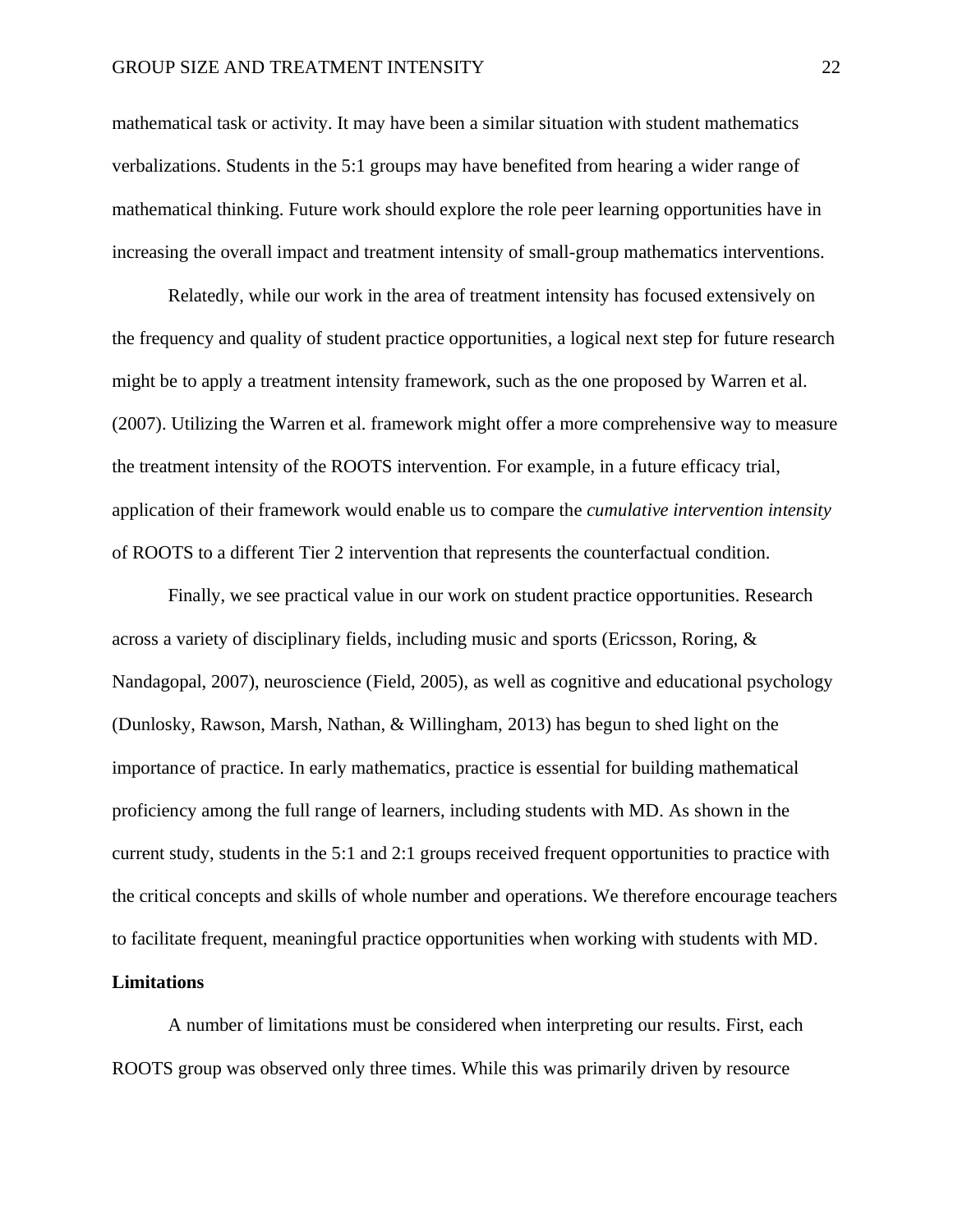constraints in the larger efficacy trial, more observations would likely permit a deeper understanding of the treatment intensity of ROOTS. Another possible limitation was that our replication study did not consider other potential variables of treatment intensity. For example, examining the duration or complexity of the targeted student practice opportunities may provide further insight into the treatment intensity of the 2:1 and 5:1 ROOTS groups. Relatedly, the current study included the quality of explicit instruction as a metric of treatment and results suggested that quality of individual practice opportunities was higher in the 2:1 ROOTS groups. While blind to our research hypotheses, it is plausible observers may have been partial to the smaller groups thus impacting the quality ratings. Also, the same group of researchers carried out the current study and the initial RCT. Author overlap can introduce bias in replication research (Coyne et al., 2016). We contend, however, that the likelihood of this type of bias was largely controlled for through the inclusion of an external independent evaluator. Finally, this study focused specifically on the ROOTS intervention. Therefore, future research is warranted to determine whether our findings replicate with other Tier 2 mathematics interventions.

#### **Conclusion**

Building a converging knowledge base of effective mathematics instruction is paramount to supporting the development of mathematical proficiency for students with MD. One way to help crystalize the mathematics intervention literature is to not only establish the efficacy of mathematics interventions but also examine alterable variables, such as group size, that are hypothesized to increase their treatment intensity. Investigations that employ this type of dual focus, such as the current study, have the potential to contribute to the knowledge base of effective mathematics instruction for students with intensive learning needs in mathematics.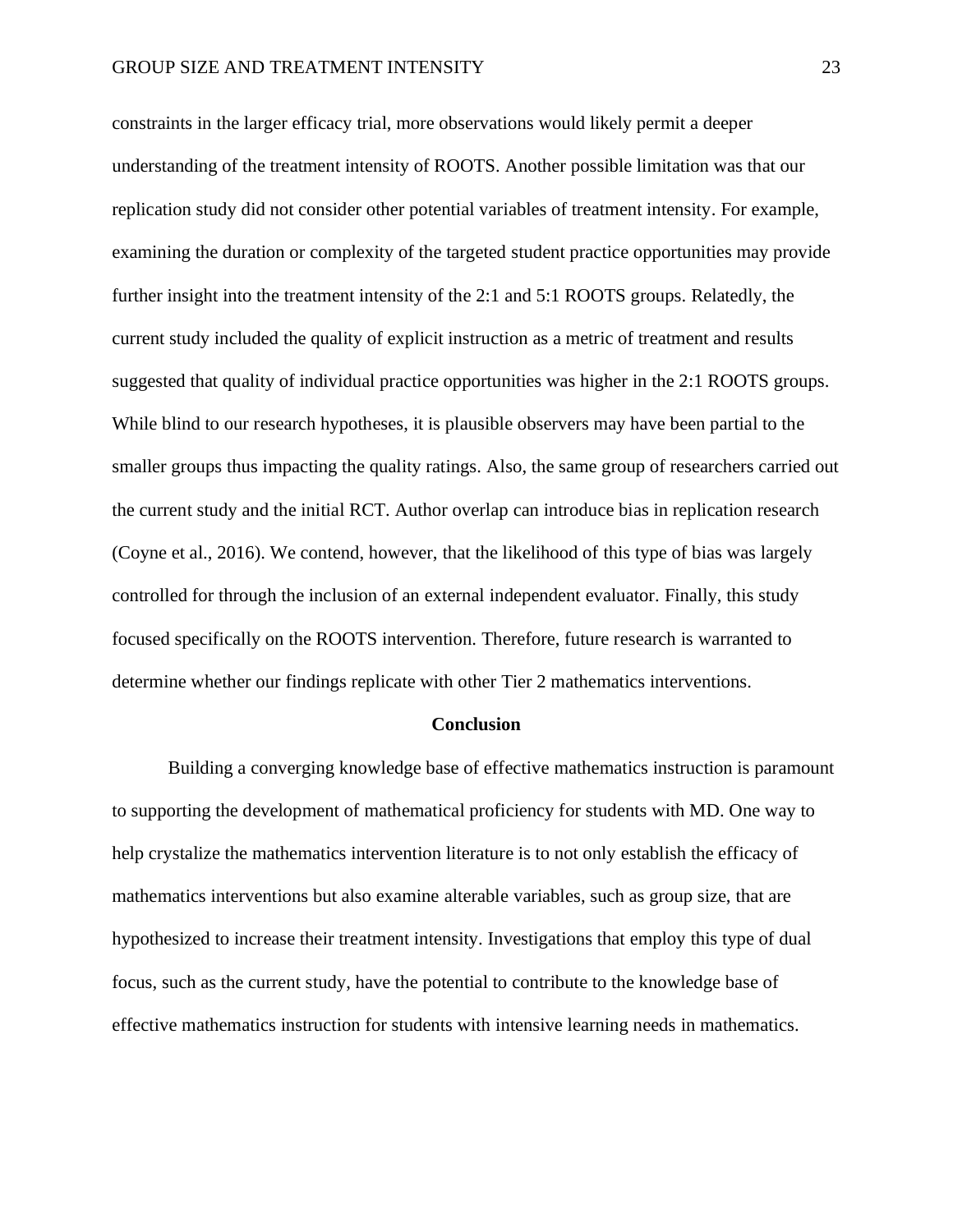#### **References**

- Archer, A. L., & Hughes, C. A. (2011). *Exploring the foundations of explicit instruction*. New York, NY: The Guilford Press.
- Bryant, D. P., Bryant, B., Roberts, G., Vaughn, S., Pfannenstiel, K. H., Porterfield, J., & Gersten, R. M. (2011). Early numeracy intervention program for first-grade students with mathematics difficulties. *Exceptional Children*, *78*, 7–23. doi:10.1177/001440291107800101
- Clarke, B., Doabler, C. T., Kosty, D., Kurtz Nelson, E., Smolkowski, K., Fien, H., & Baker, S. K. (2017). Testing the efficacy of a kindergarten mathematics intervention by small group size. *AERA Open*, *3*(2), 1–16. doi:10.1177/2332858417706899
- Clarke, B., Doabler, C. T., Smolkowski, K., Baker, S. K., Fien, H., & Strand Cary, M. (2016). Examining the efficacy of a tier 2 kindergarten intervention. *Journal of Learning Disabilities*, *49*, 152–165. doi:10.1177/0022219414538514
- Clarke, B., Gersten, R. M., Dimino, J., & Rolfhus, E. (2011). *Assessing student proficiency of number sense* (ASPENS). Longmont, CO: Cambium Learning Group, Sopris Learning. Clarke, B., & Shinn, M. R. (2004). A preliminary investigation into the identification and development of early mathematics curriculum-based measurement. *School Psychology Review*, *33*, 234–248.
- Clements, D. H., Agodini, R., & Harris, B. (2013). *Instructional practices and student math achievement: Correlations from a study of math curricula* (NCEE Evaluation Brief ED-04- CO-0112/0003). Washington, DC: National Center for Education Evaluation and Regional Assistance, Institute of Education Sciences, U.S. Department of Education.
- Codding, R. S., & Lane, K. L. (2015). A spotlight on treatment intensity: An important and often overlooked component of intervention inquiry. *Journal of Behavioral Education*, *24*, 1–10. doi:10.1007/s10864-014-9210-z
- Codding, R. S., VanDerHeyden, A. M., Martin, R. J., Desai, S., Allard, N., & Perrault, L. (2016). Manipulating treatment dose: Evaluating the frequency of small group intervention targeting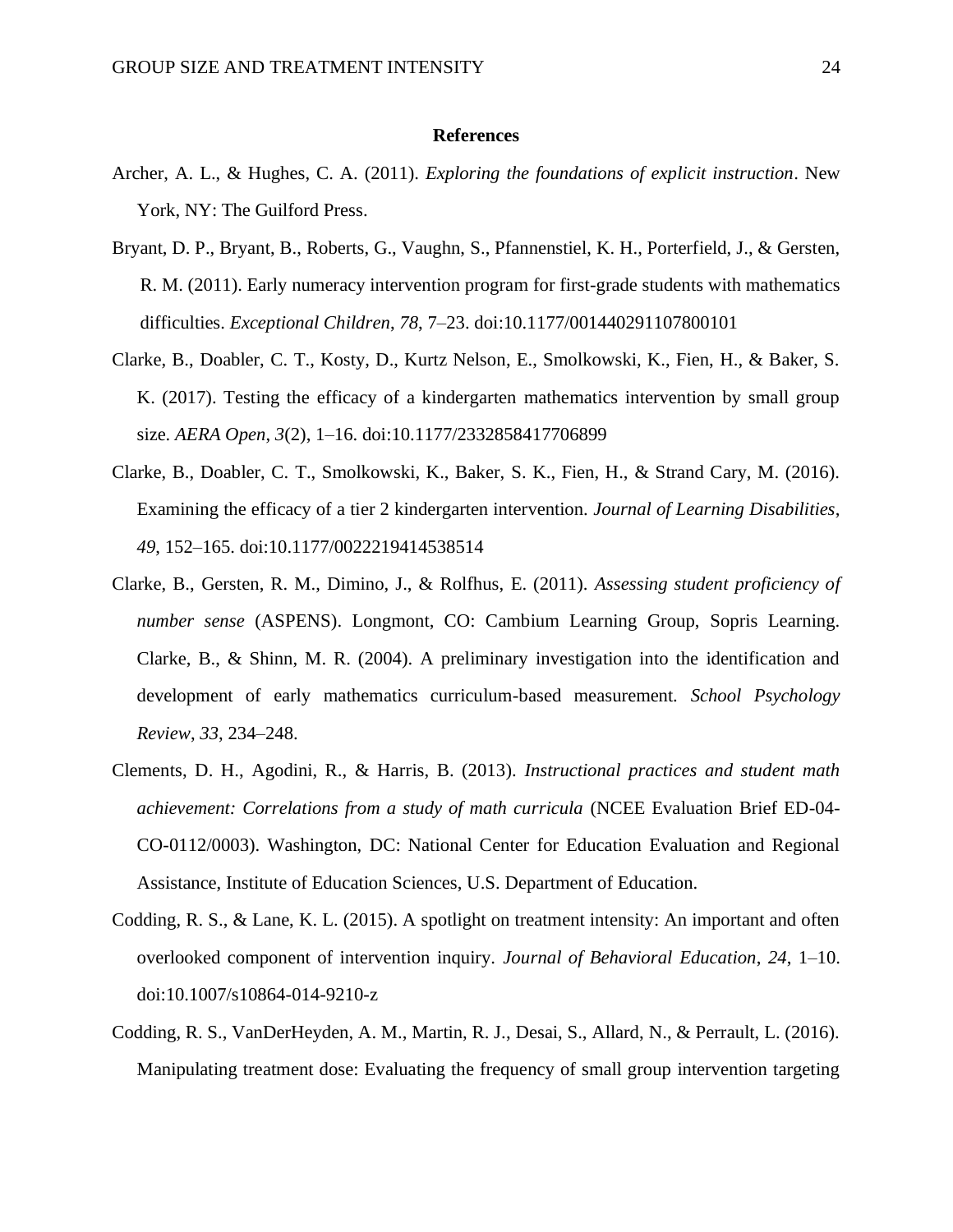whole number operations. *Learning Disabilities Research & Practice*, *31*, 208–220. doi:10.1111.drp.12120

- Common Core State Standards Initiative. (2010). *Common core standards for mathematics*. Retrieved from [tandards.org/assets/CCSSI\\_Math%20Standards.pdf](http://www.corestandards.org/assets/CCSSI_Math%20Standards.pdf)
- Coyne, M. D., Cook, B. G., & Therrien, W. J. (2016). Recommendations for replication research in special education: A framework of systematic, conceptual replications. *Remedial and Special Education*, *37*, 244–253. doi:10.1177/0741932516648463
- Doabler, C. T., Baker, S. K., Kosty, D., Smolkowski, K., Clarke, B., Miller, S. J., & Fien, H. (2015). Examining the association between explicit mathematics instruction and student mathematics achievement. *Elementary School Journal*, *115*, 303–333.
- Doabler, C. T., & Clarke, B. (2012). *Quality of explicit mathematics instruction*. Unpublished observation instrument, Center on Teaching and Learning, University of Oregon, Eugene.
- Doabler, C. T., Clarke, B., & Fien, H. (2012). *ROOTS Assessment of Early Numeracy Skills*. Unpublished measure, Center on Teaching and Learning, University of Oregon, Eugene.
- Doabler, C.T., Clarke, B., Kosty, D., Kurtz-Nelson, E., Fien, F., Smolkowski, K., & Baker, S. K. (2016). Testing the efficacy of a tier-2 mathematics intervention: A conceptual replication study. *Exceptional Children*, *83*, 92–110. doi:10.1177/0014402916660084
- Doabler, C. T., Stoolmiller, M., Kennedy, P., Nelson, N. J., Clarke, B., Gearin, B., Fien, H., Smolkowski, K., & Baker, S. K. (in press). Do components of explicit instruction explain the differential effectiveness of a core mathematics program for students with mathematics difficulties? A mediated moderation analysis *Assessment for Effective Intervention*.
- Dunlosky, J., Rawson, K. A., Marsh, E. J., Nathan, M. J., & Willingham, D. T. (2013). Improving students' learning with effective learning techniques: Promising directions from cognitive and educational psychology. *Psychological Science in the Public Interest*, *14*, 4–58. doi:10.1177/1529100612453266
- Elbaum, B., Vaughn, S., Hughes, M. T., & Moody, S. W. (2000). How effective are one-to-one tutoring programs in reading for elementary students at risk for reading failure? A meta-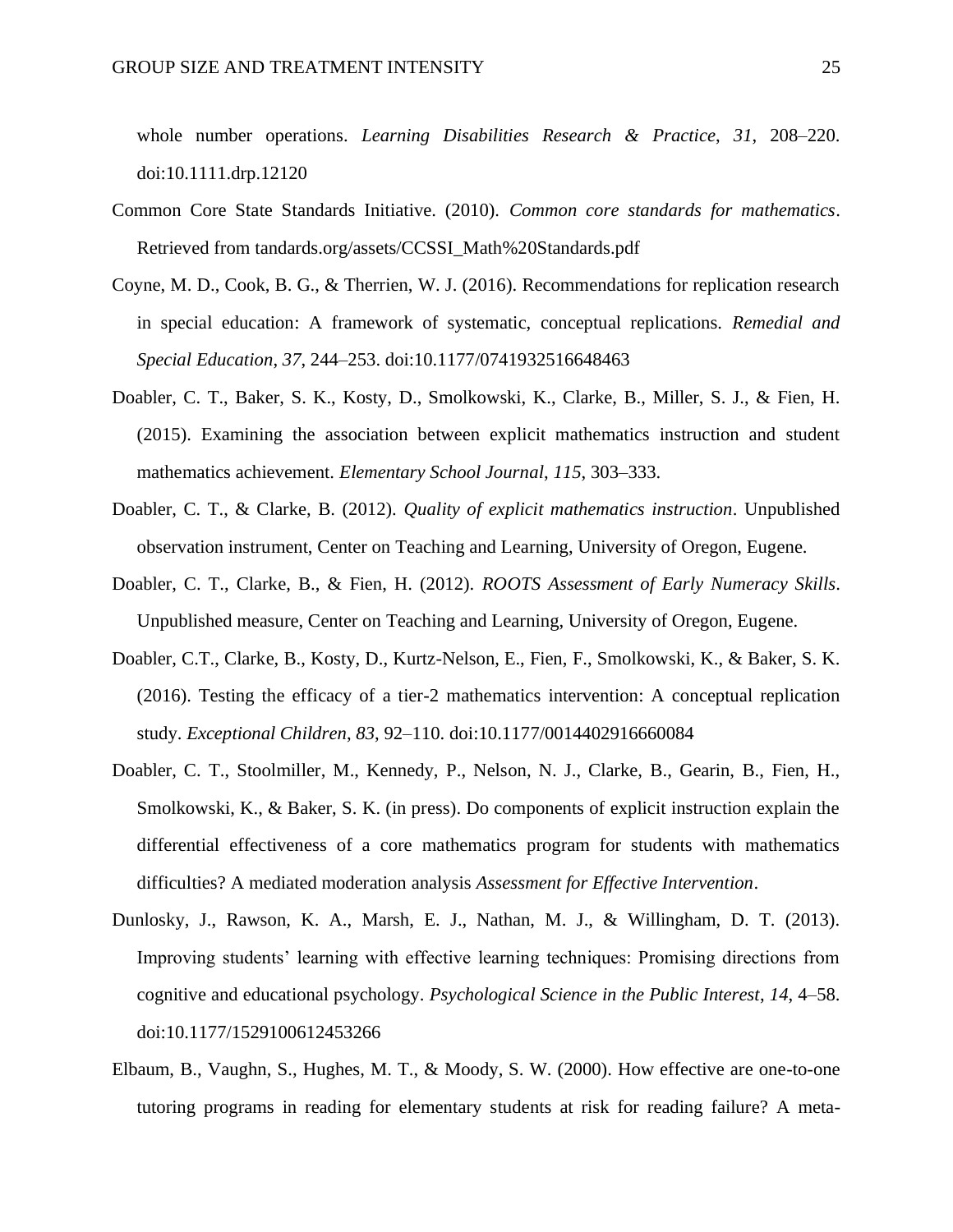analysis of the intervention research. *Journal of Educational Psychology*, *92*, 605–619. doi:10.1037/0022-0663.92.4.605

- Ericsson, K. A., Roring, R., & Nandagopal, K. (2007). Giftedness and evidence for reproducibly superior performance: An account based on the expert performance framework. *High Ability Studies*, *18*, 3–56. doi:10.1080/13598130701350593
- Feuer, M., Towne, L., & Shavelson, R. J. (2002). Scientific culture and educational research. *Educational Researcher*, *31*, 4–14.
- Fields, R. D. (2005). Myelination: An overlooked mechanism of synaptic plasticity? *The Neuroscientist*, *11*, 528–531.
- Fuchs, L., & Fuchs, D. (1998). Researchers and teachers working together to adapt instruction for diverse learners. *Learning Disabilities Research & Practice*, *13*, 126–137.
- Fuchs, L. S., & Vaughn, S. (2012). Responsiveness-to-intervention: A decade later. *Journal of Learning Disabilities*, *45*, 195–203.
- Gersten, R. M., Chard, D., Jayanthi, M., Baker, S. K., Morphy, P., & Flojo, J. (2009). Mathematics instruction for students with learning disabilities: A meta-analysis of instructional components. *Review of Educational Research*, *79*, 1202–1242. doi:10.3102/0034654309334431
- Ginsburg, H. P., & Baroody, A. J. (2003). *Test of early mathematics ability–third edition (TEMA-3)*. Austin, TX: ProEd.
- Gottfredson, D. C., Cook, T. D., Gardner, F. E., Gorman-Smith, D., Howe, G. W., Sandler, I. N., & Zafft, K. M. (2015). Standards of evidence for efficacy, effectiveness, and scale-up research in prevention science: Next generation. *Prevention Science*, *16*, 893–926. doi:10.1007/s11121-015-0555-x
- Graham, J. W. (2009). Missing data analysis: Making it work in the real world. *Annual Review of Psychology*, *60*, 549–576.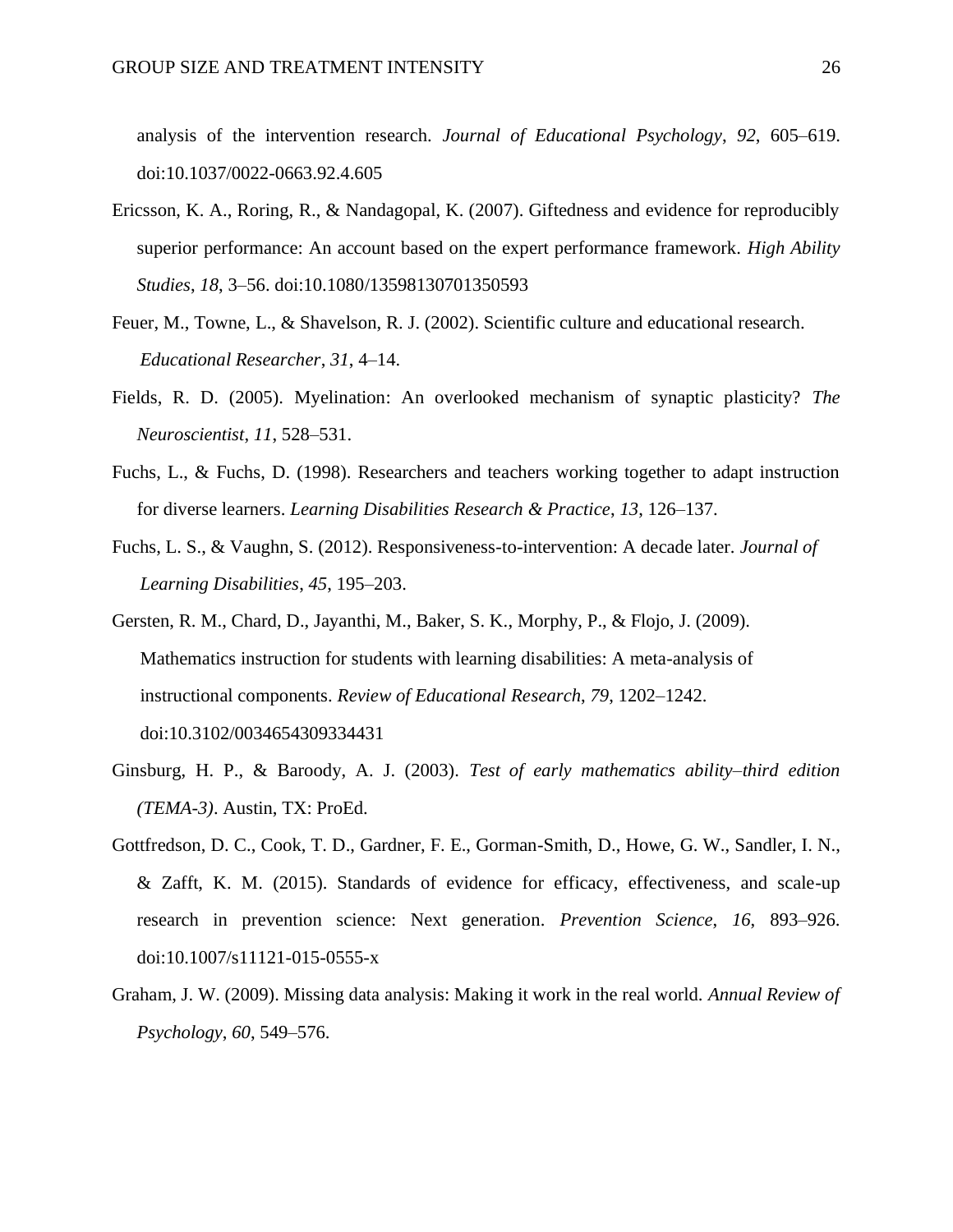- Hannan, P. J., & Murray, D. M. (1996). Gauss or Bernoulli? A Monte Carlo comparison of the performance of the linear mixed model and the logistic mixed model analyses in simulated community trials with a dichotomous outcome variable at the individual level. *Evaluation Review*, *20*, 338–352.
- Harcourt Brace Educational Measurement. (2003). *Stanford early school achievement test* (10th ed.). San Antonio, TX: Harcourt Brace Jovanovich.
- Hedges, L. V. (1981). Distribution theory for Glass's estimator of effect size and related estimators. *Journal of Educational Statistics*, *6*, 107–128. doi:10.3102/10769986006002107
- Hox, J. J. (2002). *Multilevel analysis: Techniques and applications*. Mahwah, NJ: Lawrence Erlbaum.
- Jordan, N. C., Glutting, J., & Ramineni, C. (2010). The importance of number sense to mathematics achievement in first and third grades. *Learning and Individual Differences*, *20*, 82–88.
- Landis, R. J., & Koch, G. G. (1977). The measurement of observer agreement for categorical data. *Biometrics*, *33*, 159–174.
- Lee, S., Seo, M., & Shin, Y. (2011). Testing for threshold effects in regression models. *Journal of the American Statistical Association*, *106*, 220–231.
- Little, R. J. A., & Rubin, D. B. (2002). *Statistical analysis with missing data* (2nd ed.). New York, NY: John Wiley & Sons.
- Murray, D. M. (1998). *Design and analysis of group-randomized trials*. New York, NY: Oxford University Press.
- SAS Institute. (2009). *SAS/STAT*® *9.2 user's guide* (2nd ed.). Cary, NC: Author.
- Sood, S., & Jitendra, A. (2013). An exploratory study of number sense program to develop kindergarten students number proficiency. *Journal of Learning Disabilities*, *46*, 328–346.
- Valentine, J. C., Biglan, A., Boruch, R. F., Castro, F. G., Collins,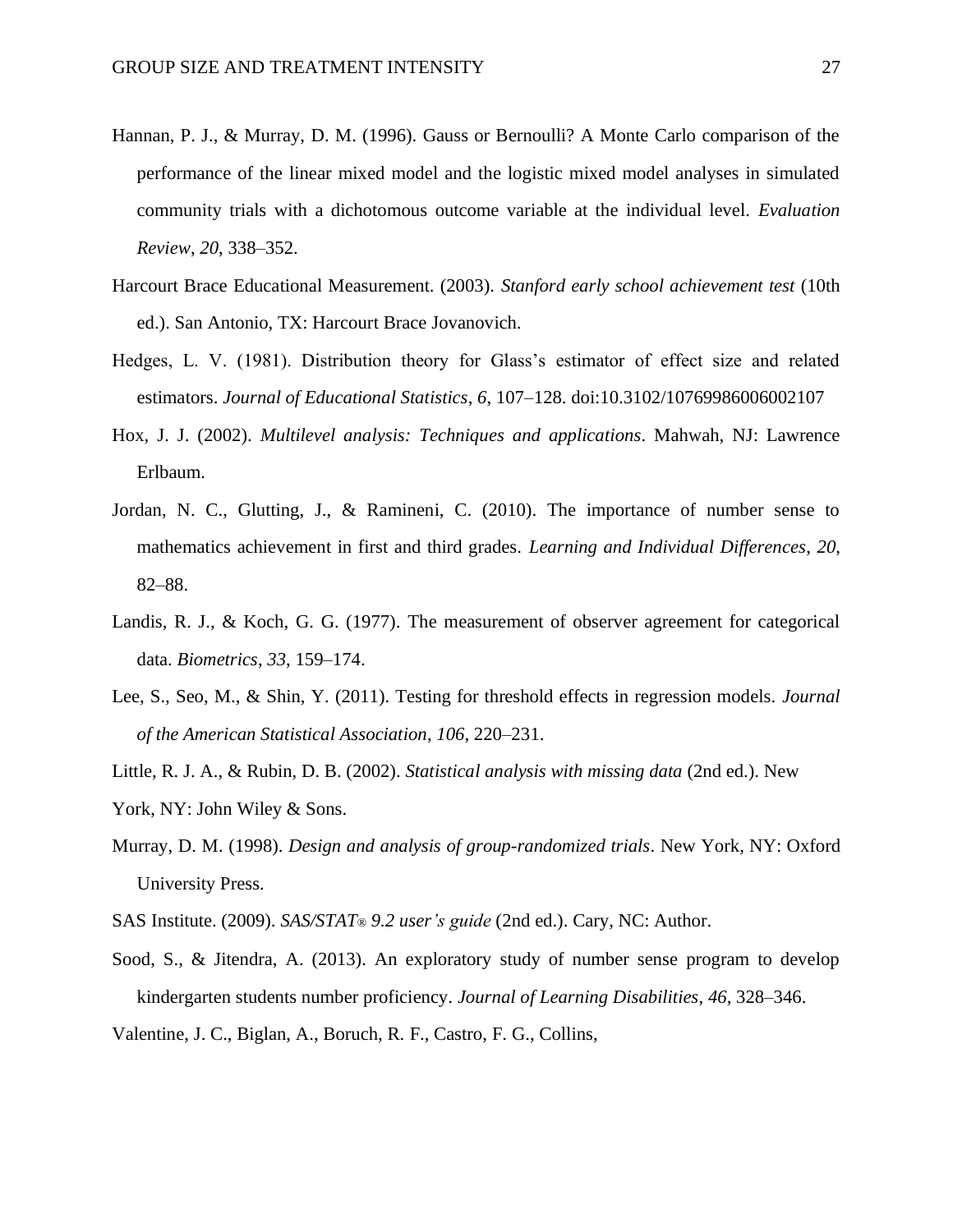L. M., Flay, B. R., . . . Schinke, S. P. (2011). Replication in prevention science. *Prevention Science*, *12*, 103–117. doi:10.1007/s11121-011-0217-6

van Belle, G. (2008). *Statistical rules of thumb* (2nd ed.). New York, NY: John Wiley & Sons.

- Warren, S. F., Fey, M. E., & Yoder, P. J. (2007). Differential treatment intensity research: A missing link to creating optimally effective communication interventions. *Mental Retardation and Developmental Disabilities Research Reviews*, *13*, 70–77.
- What Works Clearinghouse. (2017). *Procedures and standards handbook* (Version 4.0). Washington, DC: U.S. Department of Education, Institute of Education Sciences.

Table 1

*Descriptive Statistics for Student Variables by Assessment Time and Condition*

|              | Fall of Kindergarten |              | Spring of Kindergarten |           |  |
|--------------|----------------------|--------------|------------------------|-----------|--|
| Measure      | $2:1$ ROOTS          | 5:1 ROOTS    | $2:1$ ROOTS            | 5:1 ROOTS |  |
| Demographics | $M(SD)$ or %         | $M(SD)$ or % |                        |           |  |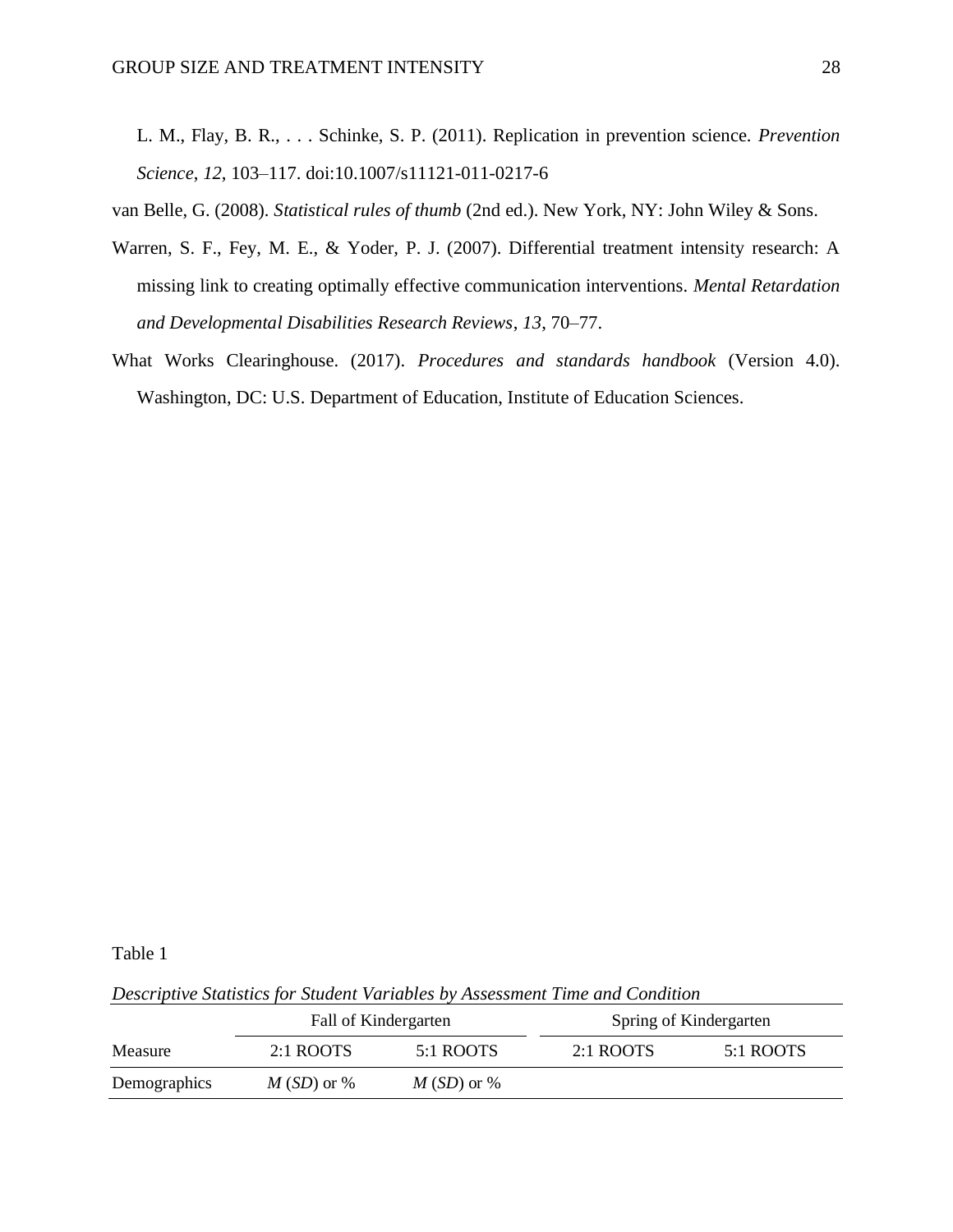|                       | Fall of Kindergarten |                  |                  |                  | Spring of Kindergarten |                  |             |                  |
|-----------------------|----------------------|------------------|------------------|------------------|------------------------|------------------|-------------|------------------|
| Measure               | 2:1 ROOTS            |                  | 5:1 ROOTS        |                  | 2:1 ROOTS              |                  | 5:1 ROOTS   |                  |
| Age at pretest        | 5.3(0.5)             |                  | 5.3(0.4)         |                  |                        |                  |             |                  |
| Male                  | 45%                  |                  | 47%              |                  |                        |                  |             |                  |
| Race                  |                      |                  |                  |                  |                        |                  |             |                  |
| Asian                 | 1%                   |                  | 2%               |                  |                        |                  |             |                  |
| <b>Black</b>          | 7%                   |                  | 6%               |                  |                        |                  |             |                  |
| White                 | 59%                  |                  | 59%              |                  |                        |                  |             |                  |
| More than one<br>race | 1%                   |                  | 1%               |                  |                        |                  |             |                  |
| Unknown               | 33%                  |                  | 31%              |                  |                        |                  |             |                  |
| Hispanic              | 50%                  |                  | 44%              |                  |                        |                  |             |                  |
| <b>LEP</b>            | 18%                  |                  | 22%              |                  |                        |                  |             |                  |
| SPED eligible         | 8%                   |                  | 5%               |                  |                        |                  |             |                  |
| Outcomes              | M(SD)                | $\boldsymbol{n}$ | M(SD)            | $\boldsymbol{n}$ | M(SD)                  | $\boldsymbol{n}$ | M(SD)       | $\boldsymbol{n}$ |
| <b>NSB</b>            | 12.3(3.9)            | 138              | 12.1(3.8)        | 326              | 20.2(4.8)              | 131              | 20.0(4.9)   | 294              |
| <b>ASPENS</b>         | 21.6(16.8)           | 137              | 21.1(16.5)       | 323              | 94.8 (33.1)            | 131              | 92.9 (34.1) | 294              |
| <b>Oral Counting</b>  | 19.5(12.5)           | 138              | 19.8(13.1)       | 326              | 47.2 (21.0)            | 131              | 47.3 (21.8) | 293              |
| TEMA-3                | 16.8(7.1)            | 137              | 16.9(6.9)        | 323              | 27.6(6.6)              | 134              | 27.1(7.6)   | 300              |
| <b>RAENS</b>          | 11.7(5.7)            | 137              | 324<br>11.4(5.7) |                  | 24.7(5.6)              | 134              | 24.6(5.5)   | 301              |
| <b>SESAT Total</b>    |                      |                  |                  |                  | 473.1 (34.4)           | 130              | 465.0(36.7) | 295              |

#### *Note*. The complete sample included 138 students in the 2:1 ROOTS group condition and 327 students in the 5:1 ROOTS group condition. The sample sizes (*n*) represent students with a particular measure at each assessment period. LEP = Limited English proficiency; NSB = Number Sense Brief; ASPENS = Assessing Student Proficiency in Early Number Sense; TEMA-3 = Test of Early Mathematics Ability (3rd edition); RAENS = ROOTS Assessment of Early Numeracy Skills; SESAT = Stanford Early School Achievement Test.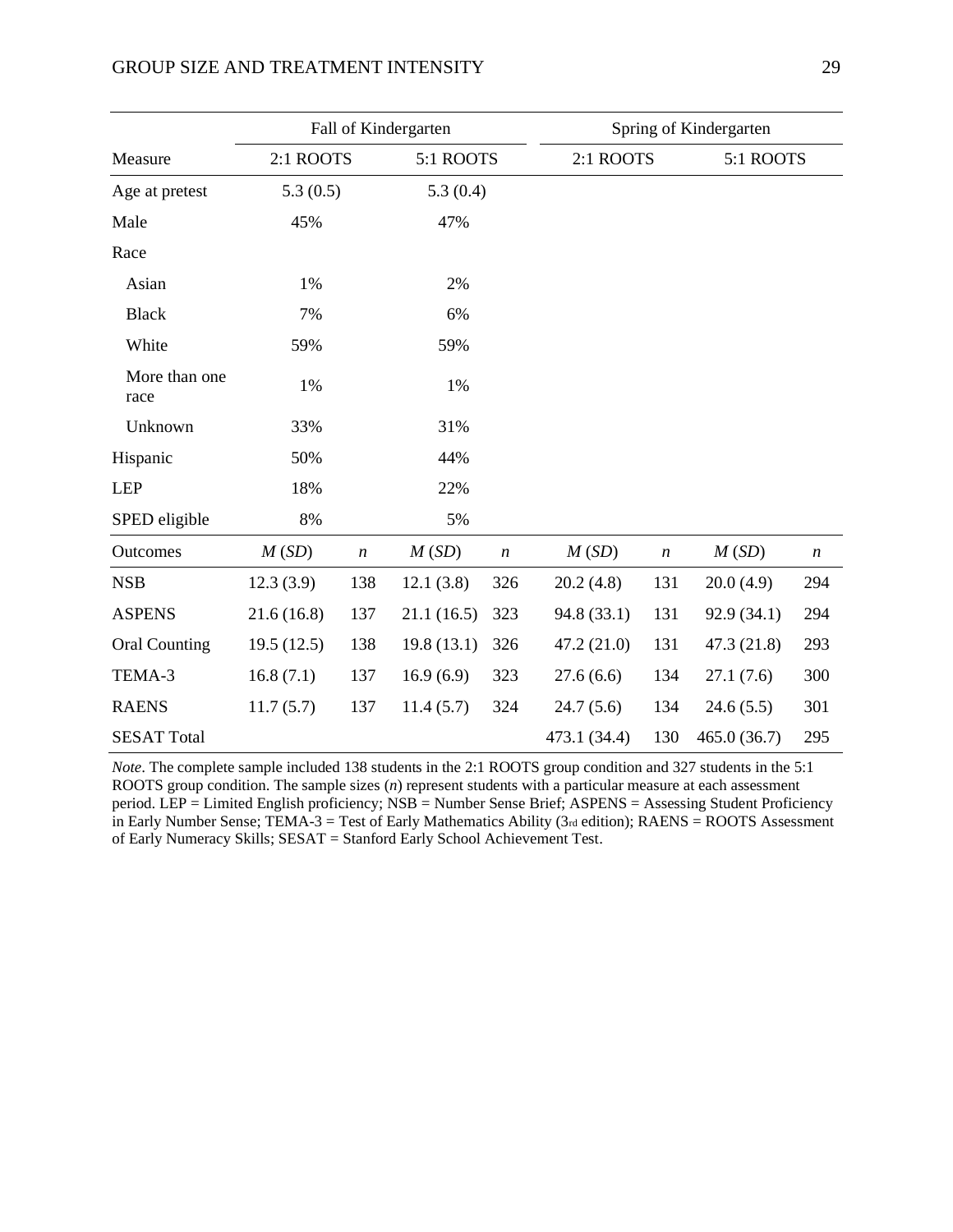# Table 2

|                  |                           | <b>NSB</b>          | <b>ASPENS</b>        | Oral<br>Counting     | TEMA-3               | <b>RAENS</b>        |
|------------------|---------------------------|---------------------|----------------------|----------------------|----------------------|---------------------|
| Fixed<br>Effects | Intercept                 | 12.17***<br>(0.35)  | $21.20***$<br>(1.94) | 19.75***<br>(1.20)   | 16.95***<br>(0.58)   | 11.48***<br>(0.44)  |
|                  | Time                      | 7.85***<br>(0.28)   | 71.83***<br>(1.92)   | 27.68***<br>(1.44)   | $10.03***$<br>(0.36) | 13.08***<br>(0.36)  |
|                  | ROOTS group               | 0.19<br>(0.55)      | 0.20<br>(3.13)       | $-0.21$<br>(2.00)    | $-0.06$<br>(0.90)    | 0.25<br>(0.70)      |
|                  | Time $\times$ ROOTS group | $-0.04$<br>(0.48)   | 1.49<br>(3.25)       | 0.03<br>(2.39)       | 0.70<br>(0.61)       | $-0.03$<br>(0.60)   |
| Variances        | ROOTS group<br>intercept  | 4.76***<br>(1.04)   | 99.48**<br>(30.41)   | 13.04<br>(11.98)     | 13.05***<br>(2.91)   | $6.75***$<br>(1.66) |
|                  | ROOTS group gains         | 0.71<br>(0.46)      | 36.90<br>(20.29)     | 28.15*<br>(12.18)    | $1.60*$<br>(0.78)    | $1.46*$<br>(0.72)   |
|                  | Student                   | $4.53***$<br>(0.80) | 167.50***<br>(32.04) | 83.33***<br>(15.66)  | 23.82***<br>(2.42)   | 10.49***<br>(1.44)  |
|                  | Residual                  | 8.83***<br>(0.71)   | 384.28***<br>(30.36) | 184.70***<br>(15.13) | 12.55***<br>(1.03)   | 12.79***<br>(1.03)  |
| Hedges' g        | Time $\times$ ROOTS group | $-0.01$             | 0.04                 | < 0.01               | 0.10                 | $-0.01$             |
| $p$ -values      | Time $\times$ ROOTS group | .9334               | .6480                | .9905                | .2515                | .9629               |
| df               | Time $\times$ ROOTS group | 173                 | 175                  | 148                  | 154                  | 167                 |

*Results from a Nested Time × Condition Analyses on Fall-to-Spring Gains in Math Comparing 2:1 and 5:1 ROOTS Groups*

*Note*. Table entries show parameter estimates with standard errors in parentheses except for Hedges' *g* values, *p*values, and the degrees of freedom (*df*). Tests of fixed effects (first four rows) accounted for small groups as the unit of analysis within the 2:1 and 5:1 ROOTS conditions. NSB = Number Sense Brief; ASPENS = Assessing Student Proficiency in Early Number Sense; TEMA-3 = Test of Early Mathematics Ability ( $3<sub>rd</sub>$  edition); RAENS = ROOTS Assessment of Early Numeracy Skills.

<sup>∗</sup>*p* < .05. ∗∗*p* < .01. ∗∗∗*p* < .001.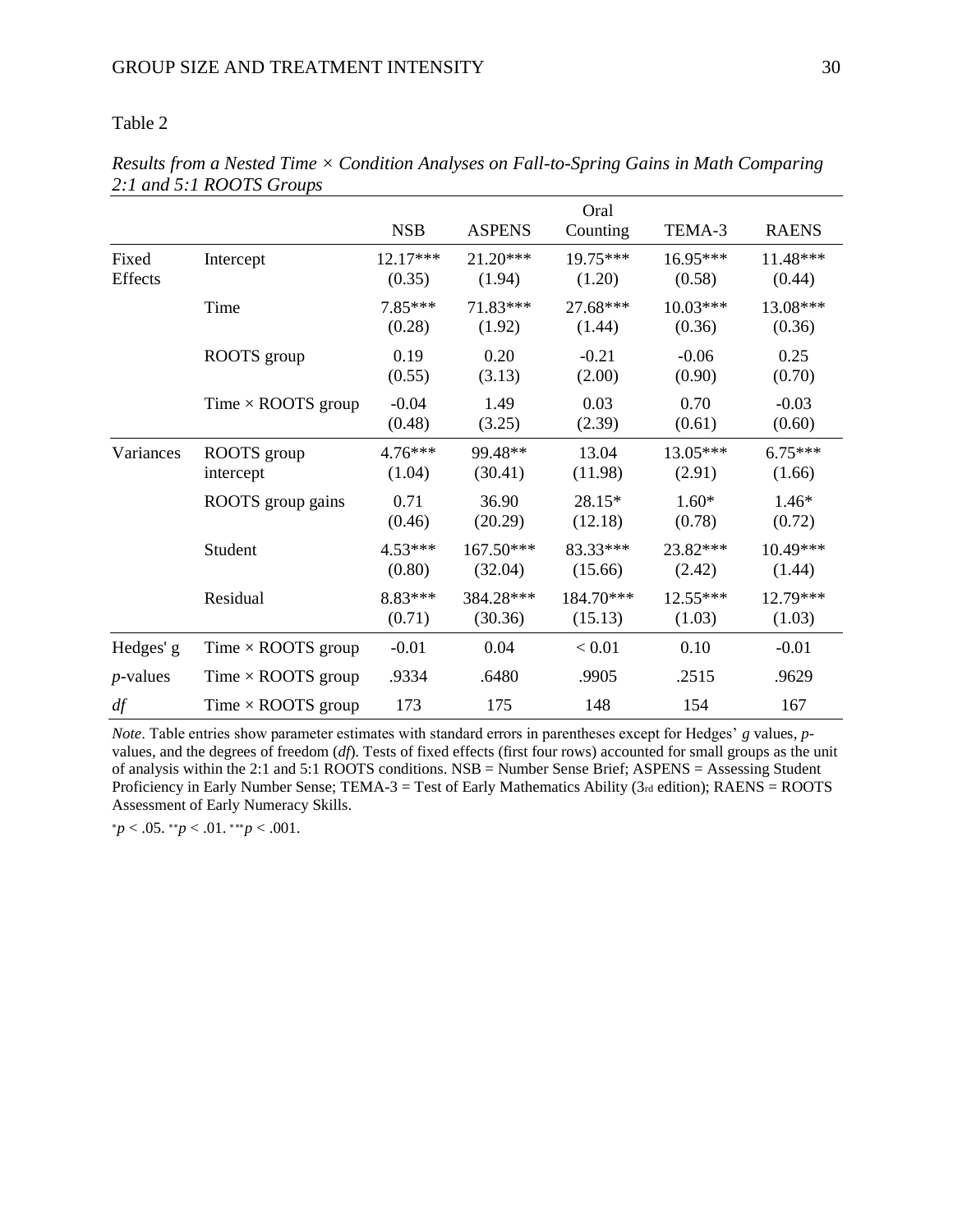# Table 3

| sh achon, and I tacht) of Imprementation by Buje of Ito 0 IB STOMP | 2:1 ROOTS<br>Groups, $M$<br>(SD) | 5:1 ROOTS<br>Groups, $M$<br>(SD) | $\boldsymbol{t}$ | $\boldsymbol{p}$ | Hedges'<br>$\boldsymbol{g}$ |
|--------------------------------------------------------------------|----------------------------------|----------------------------------|------------------|------------------|-----------------------------|
| Rates of student practice opportunities                            |                                  |                                  |                  |                  |                             |
| Guided practice                                                    | 0.9(0.5)                         | 0.8(0.4)                         | 1.15             | .254             | 0.20                        |
| Independent practice                                               | 3.0(0.7)                         | 2.9(0.7)                         | 0.80             | .424             | 0.14                        |
| Individual practice                                                | 2.2(0.9)                         | 1.8(0.7)                         | 2.95             | .004             | 0.51                        |
| Group practice                                                     | 1.7(0.7)                         | 1.9(0.5)                         | $-2.12$          | .036             | $-0.36$                     |
| All practice                                                       | 3.8(0.8)                         | 3.7(0.7)                         | 1.45             | .150             | 0.24                        |
| Quality of explicit math instruction (QEMI)                        |                                  |                                  |                  |                  |                             |
| Efficient delivery of instruction                                  | 3.2(0.6)                         | 3.1(0.6)                         | 0.92             | .361             | 0.15                        |
| Student participation                                              | 3.2(0.5)                         | 3.1(0.5)                         | 1.23             | .221             | 0.21                        |
| Effective teacher modeling                                         | 3.2(0.5)                         | 3.2(0.5)                         | 0.45             | .625             | 0.08                        |
| Group practice opportunities                                       | 3.1(0.5)                         | 3.2(0.5)                         | $-0.39$          | .698             | $-0.06$                     |
| Checks of understanding                                            | 3.3(0.5)                         | 3.2(0.5)                         | 1.05             | .297             | 0.16                        |
| Individual practice opportunities                                  | 3.3(0.5)                         | 3.1(0.5)                         | 2.19             | .031             | 0.37                        |
| Instructional scaffolding                                          | 3.2(0.5)                         | 3.1(0.6)                         | 1.53             | .128             | 0.26                        |
| <b>Total QEMI</b> score                                            | 3.2(0.4)                         | 3.1(0.5)                         | 1.14             | .255             | 0.20                        |
| Fidelity of implementation                                         |                                  |                                  |                  |                  |                             |
| 1. Number of activities taught out of 5                            | 4.2(0.4)                         | 4.2(0.4)                         | $-0.04$          | .972             | 0.00                        |
| 2. Met math objectives                                             | 3.6(0.5)                         | 3.5(0.5)                         | 0.97             | .336             | 0.15                        |
| 3. Followed teacher scripting                                      | 3.5(0.5)                         | 3.4(0.5)                         | 1.33             | .185             | 0.24                        |
| 4. Used prescribed math models                                     | 3.7(0.4)                         | 3.6(0.5)                         | 1.34             | .183             | 0.23                        |
| <b>Total fidelity</b>                                              | 3.6(0.4)                         | 3.5(0.5)                         | 1.29             | .199             | 0.21                        |
| Average observation duration in minutes                            | 20.7(3.7)                        | 22.9(4.1)                        | $-3.30$          | .001             | $-0.57$                     |

*Results of Independent Samples t-tests Comparing Rates of Student Practice, Quality of Explicit Instruction, and Fidelity of Implementation by Size of ROOTS Group*

*Note.*  $M =$  mean, *SD* = standard deviation. Group *t* tests were based on 69 2:1 ROOTS groups and 67 5:1 ROOTS groups (134 degrees of freedom). Quality of explicit math instruction was rated from  $1 = not$  present to  $4 =$  highly present. Total instructional quality was calculated as the mean across items. Fidelity of implementation items 2 through 4 were rated from  $1 =$  none to  $4 =$  all. Total fidelity was calculated as the mean across items 2 through 4.